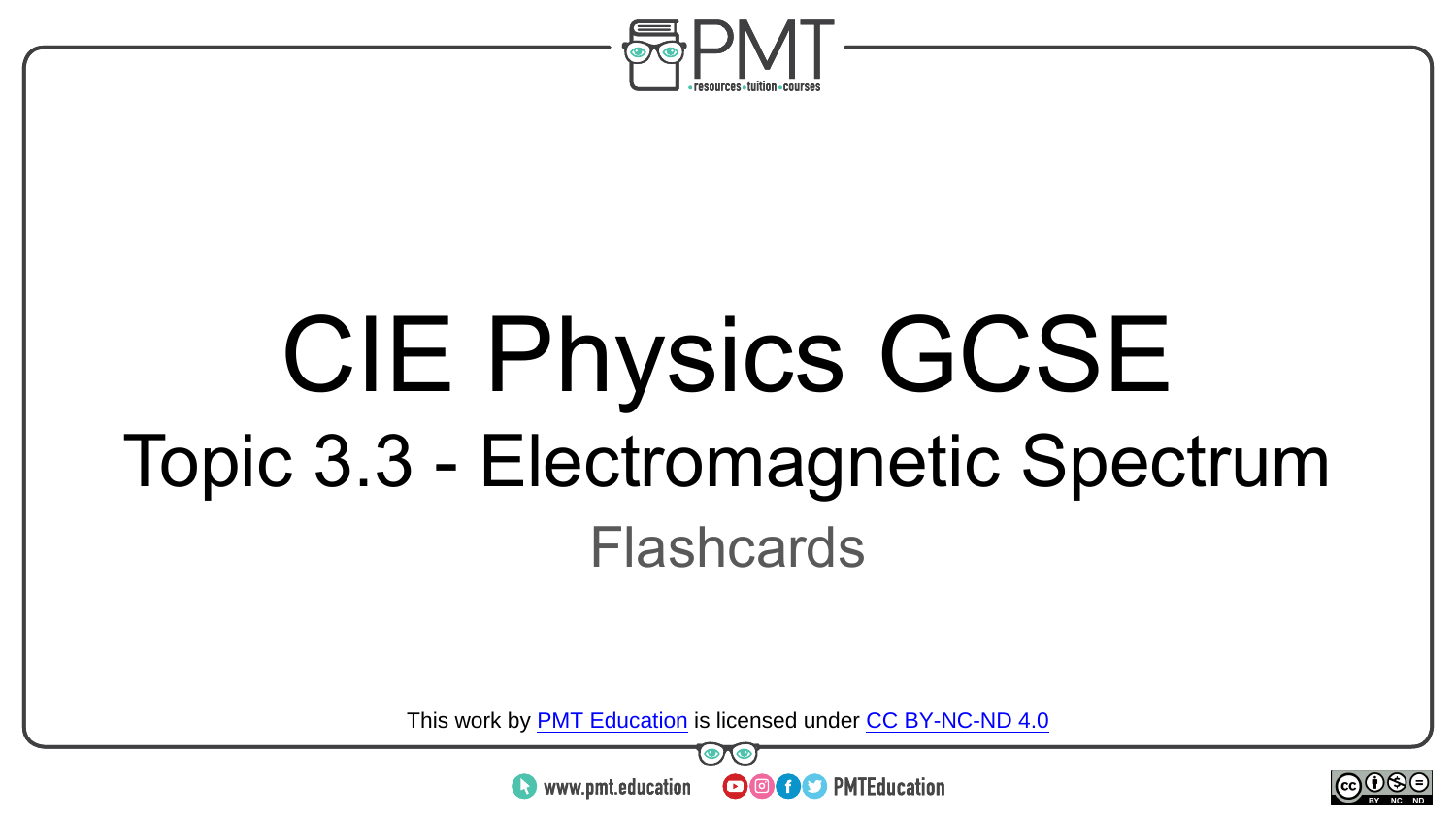

## State the 7 electromagnetic waves found in the electromagnetic spectrum in order of increasing wavelength.



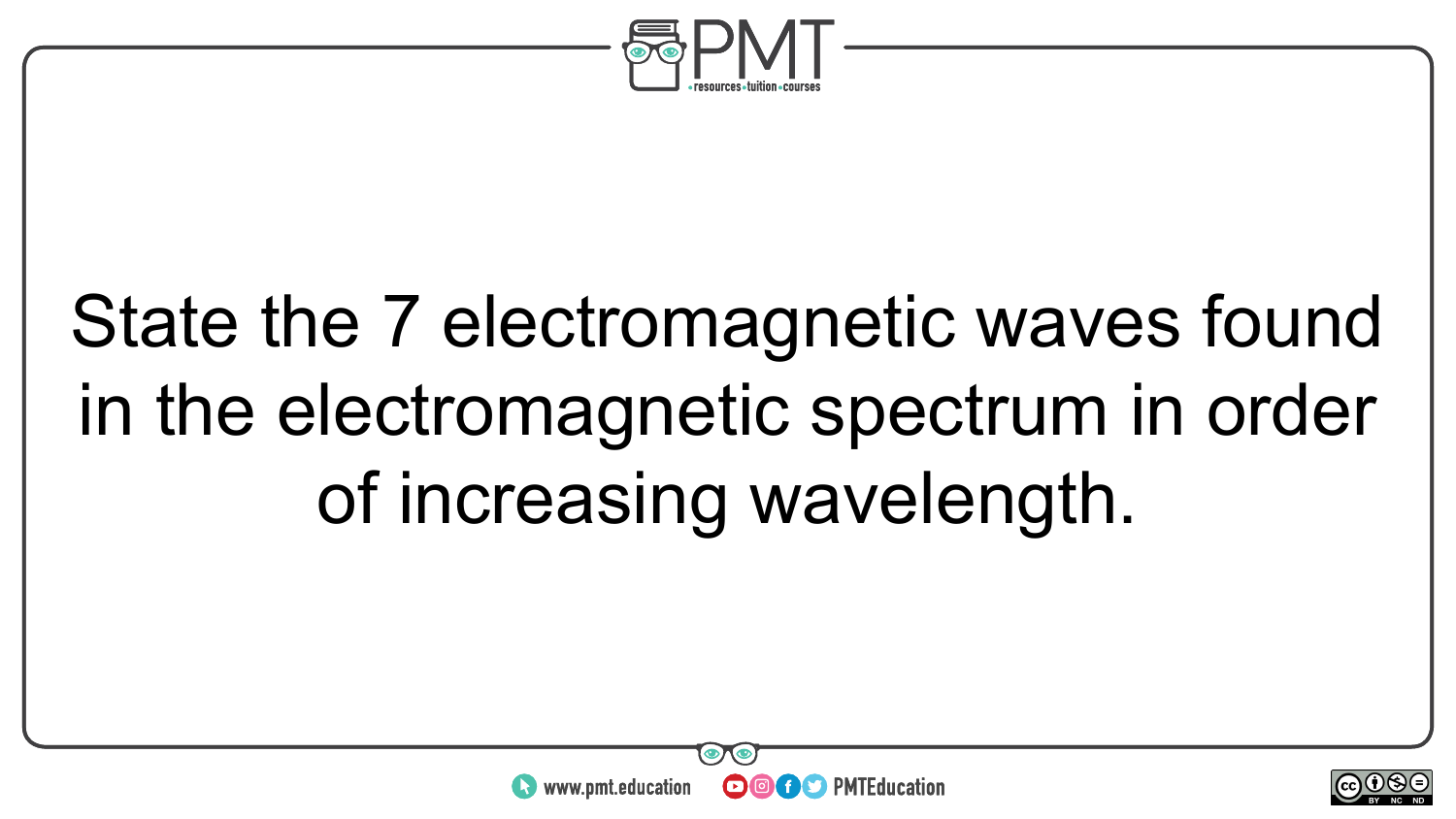

State the 7 electromagnetic waves found in the electromagnetic spectrum in order of increasing wavelength.

## Gamma, X Ray, UV, Visible, Infrared, Microwaves, Radio



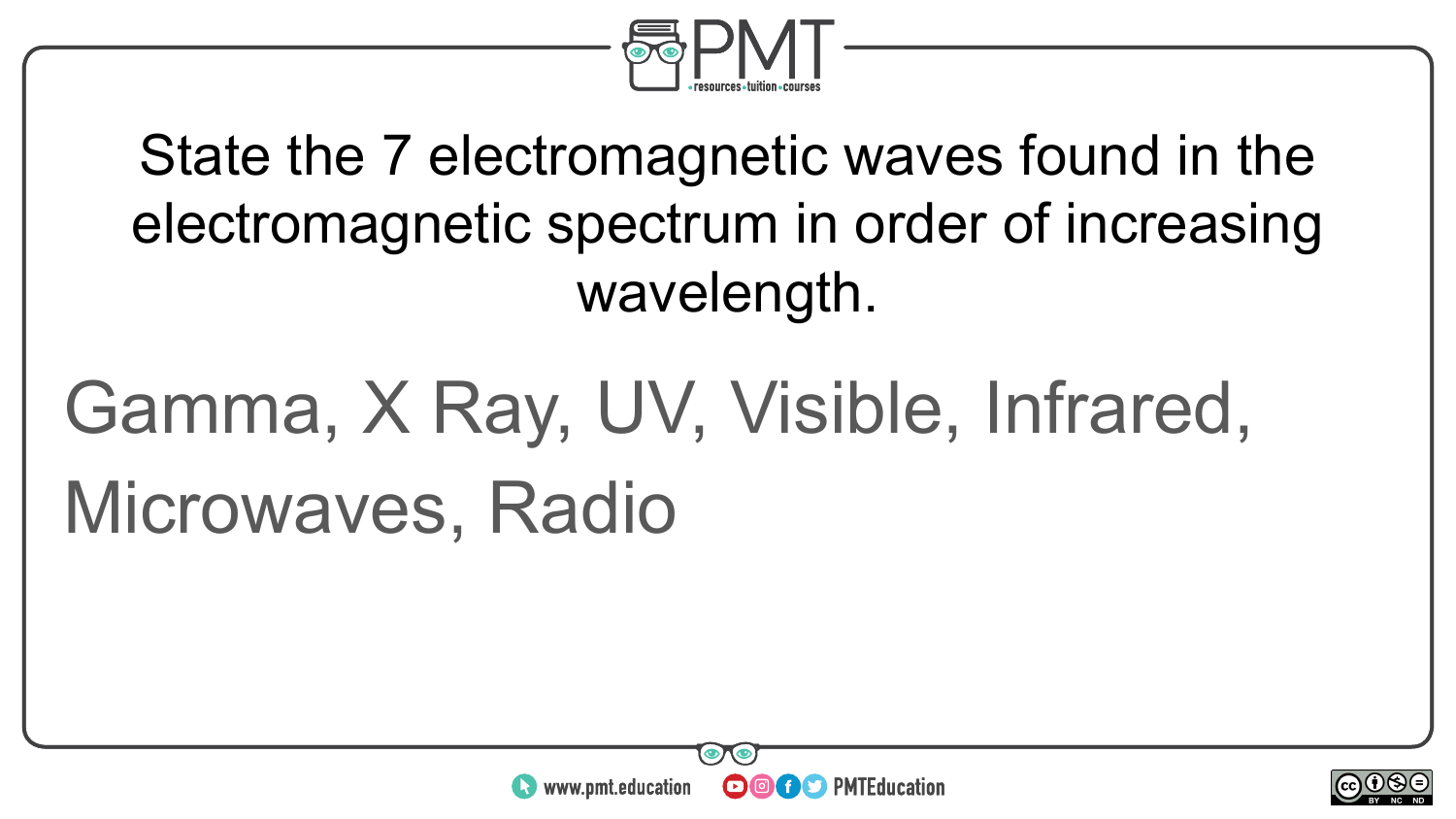

### What is the highest frequency electromagnetic wave?



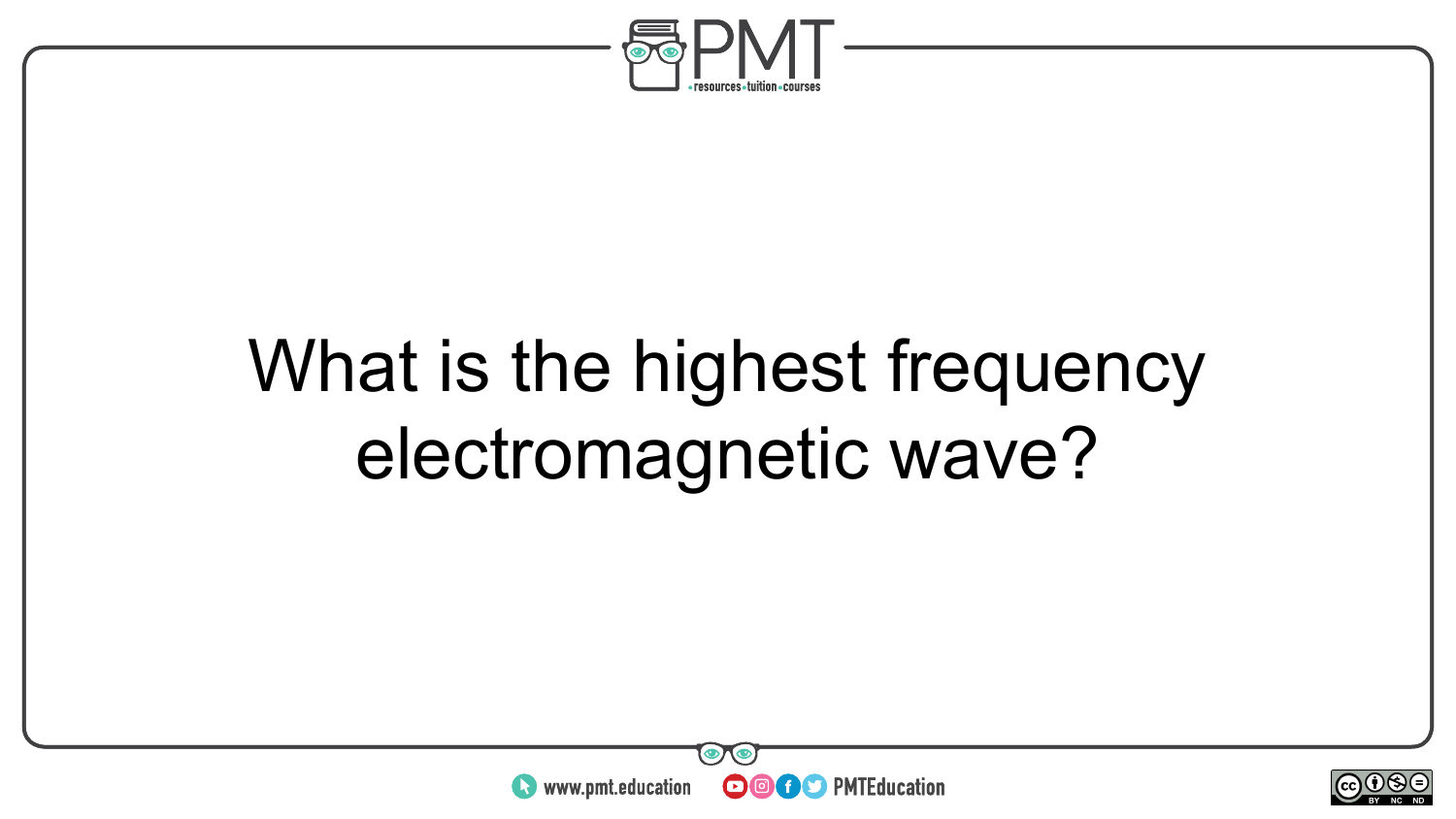

#### What is the highest frequency electromagnetic wave?

#### Gamma waves



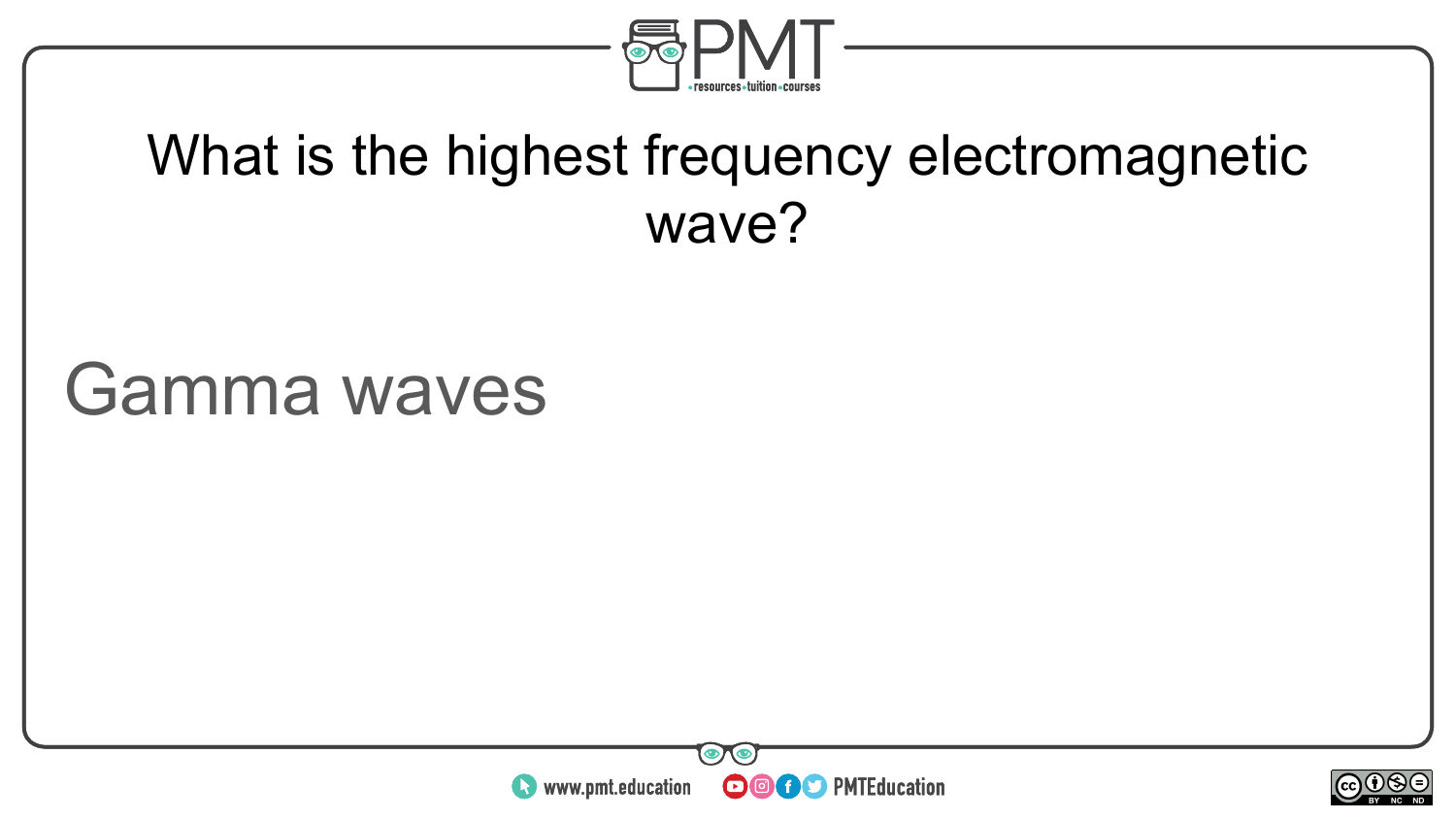

## What is the highest energy electromagnetic wave?



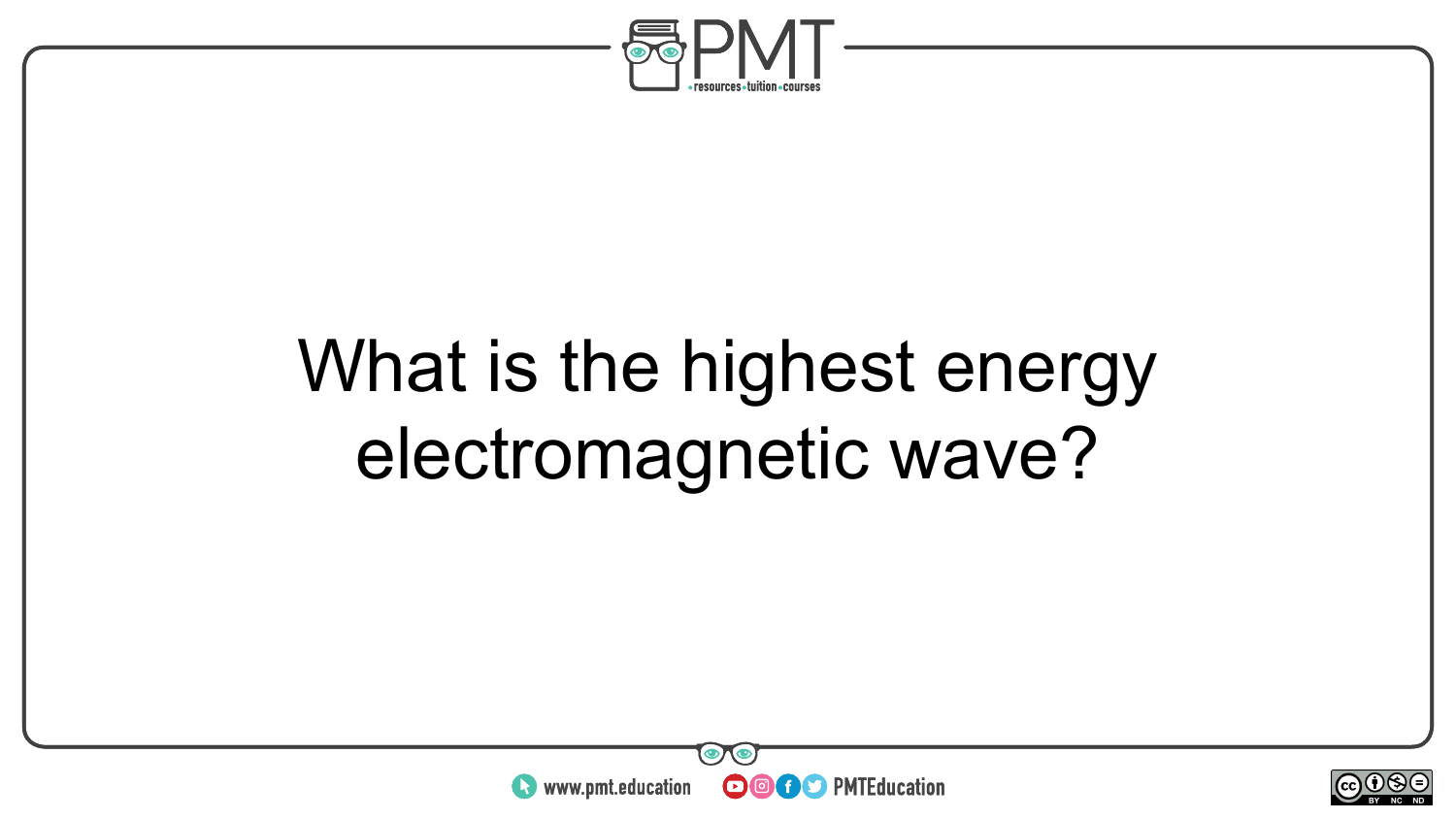

#### What is the highest energy electromagnetic wave?

#### Gamma waves



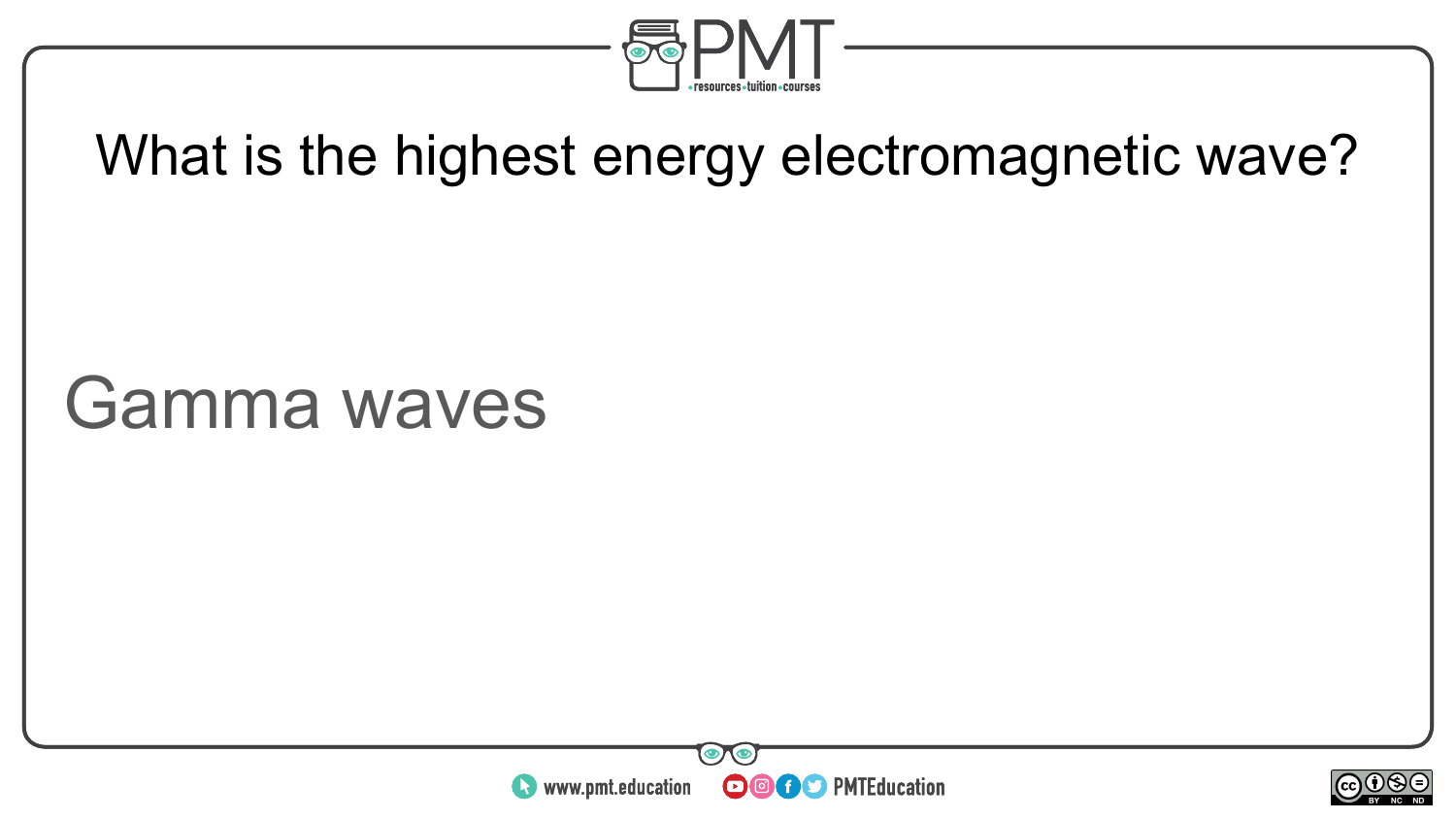

## What is the speed of EM waves in a vacuum? (supplement)



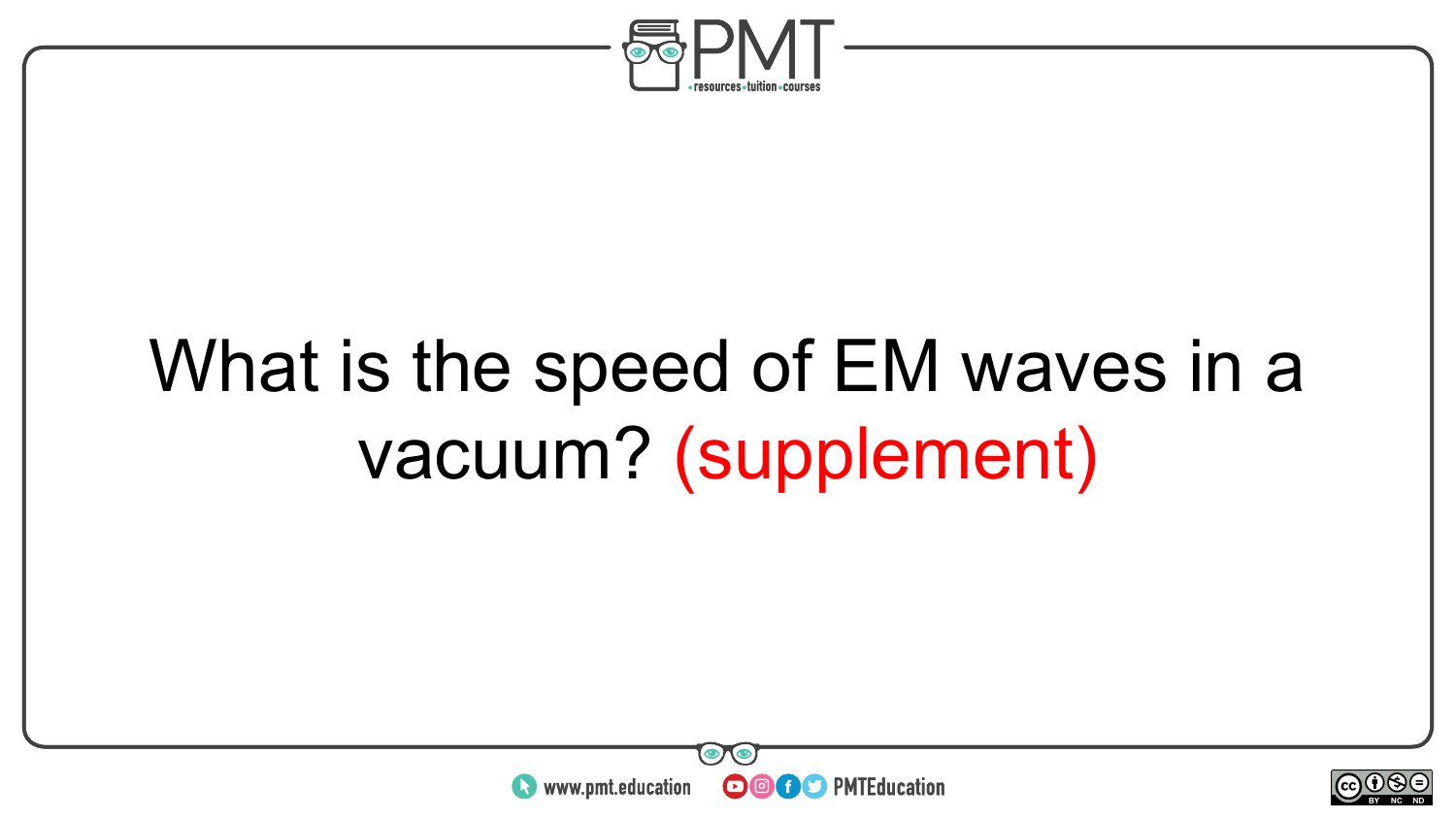

#### What is the speed of EM waves in a vacuum? (supplement)

#### $3x10<sup>8</sup>$  m/s



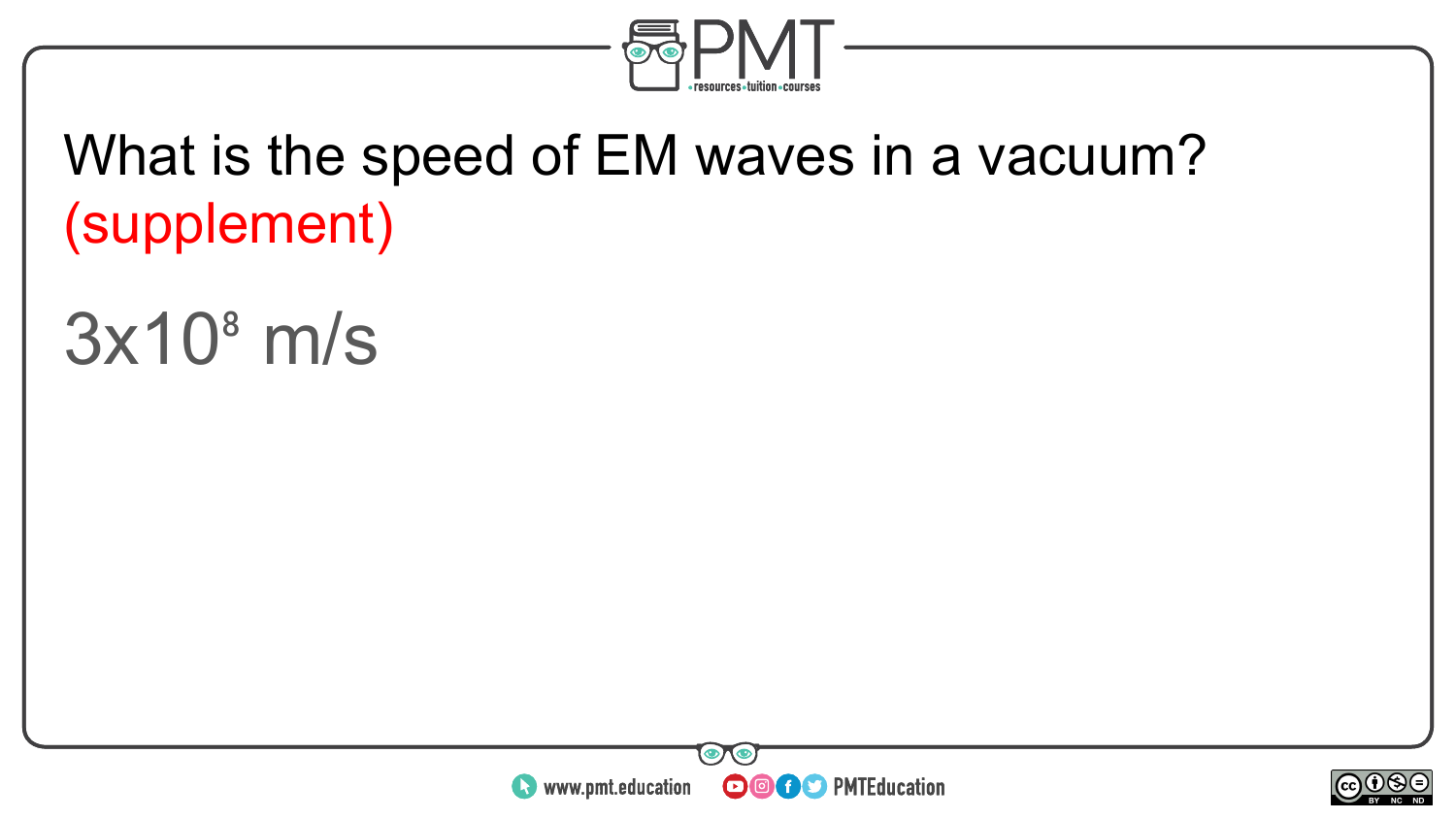

### A wave transmits energy from...



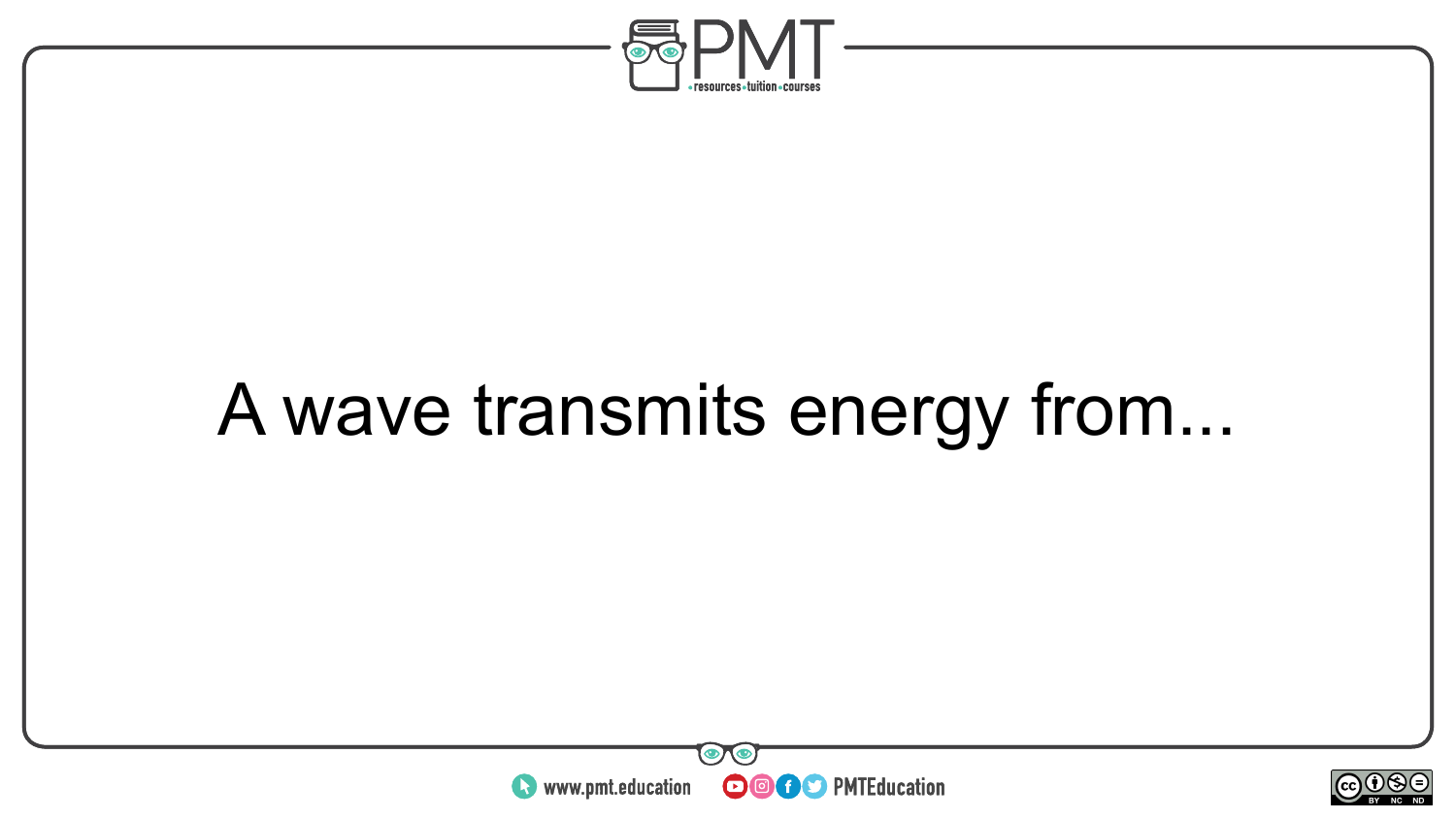

#### A wave transmits energy from...

#### ...source to absorber.

### e.g. from a light source to the eye



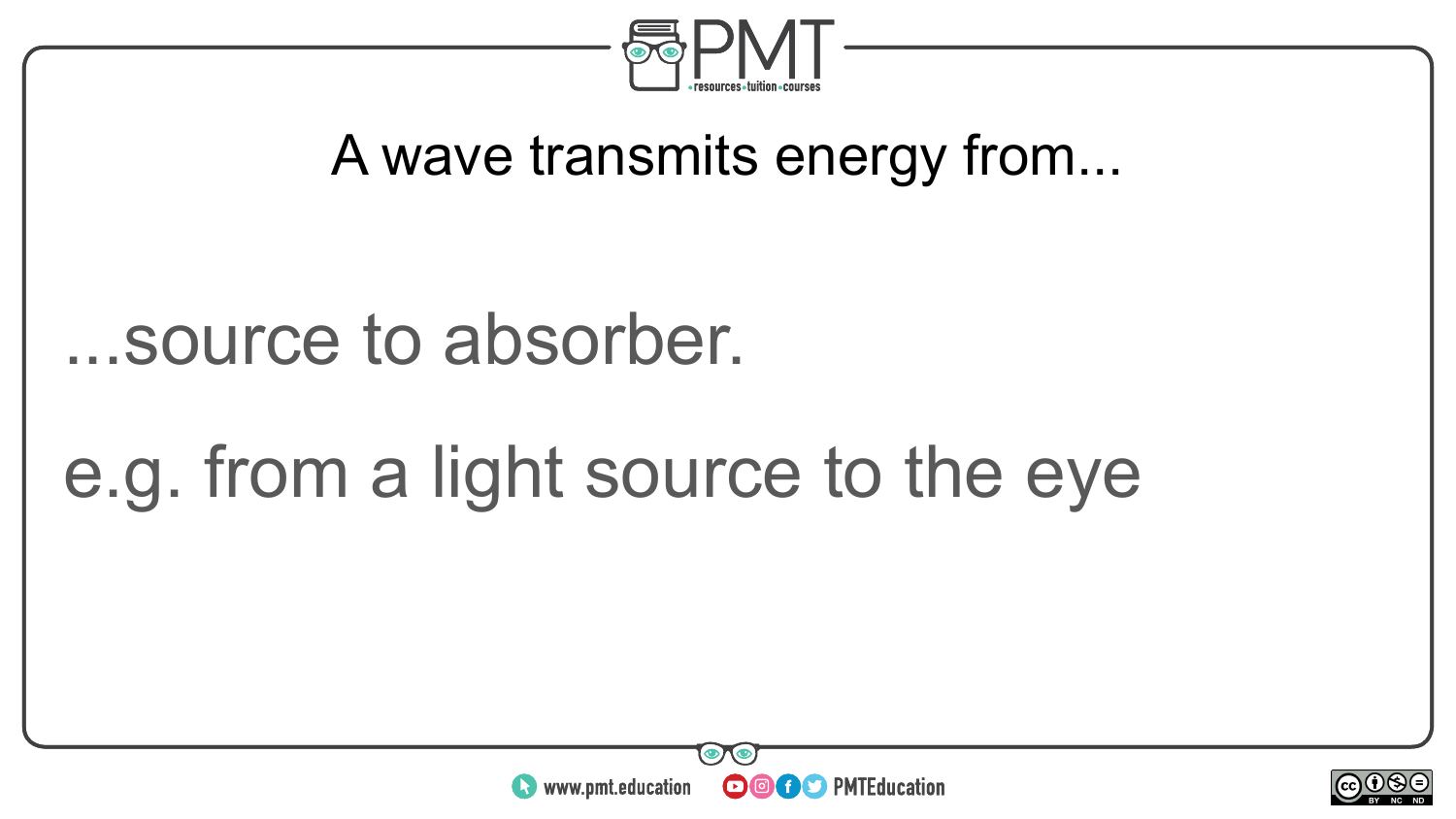

## What range of frequencies of electromagnetic waves can be detected by the human eye?



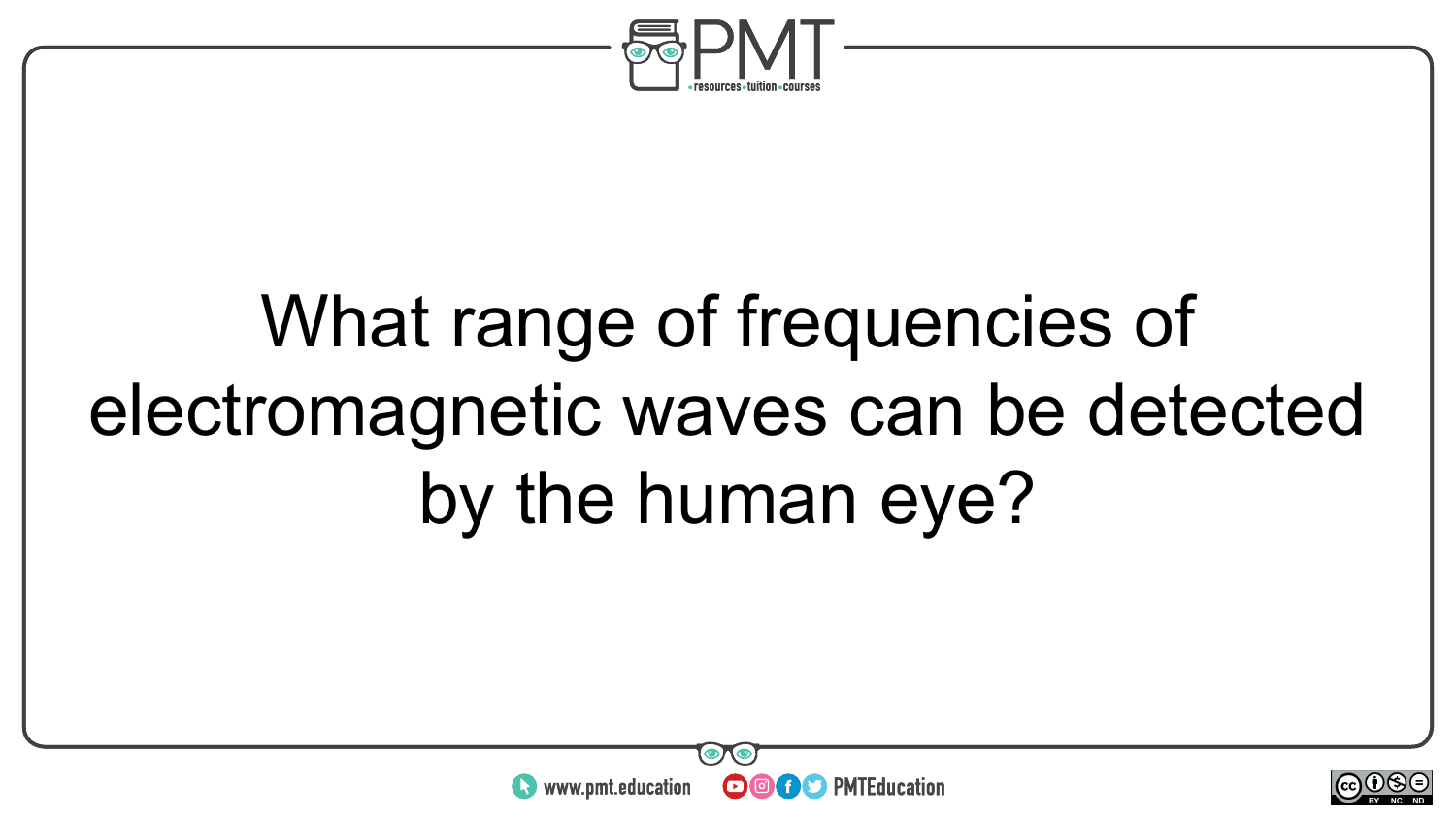

#### What range of frequencies of electromagnetic waves can be detected by the human eye?

#### 400-700 nanometres



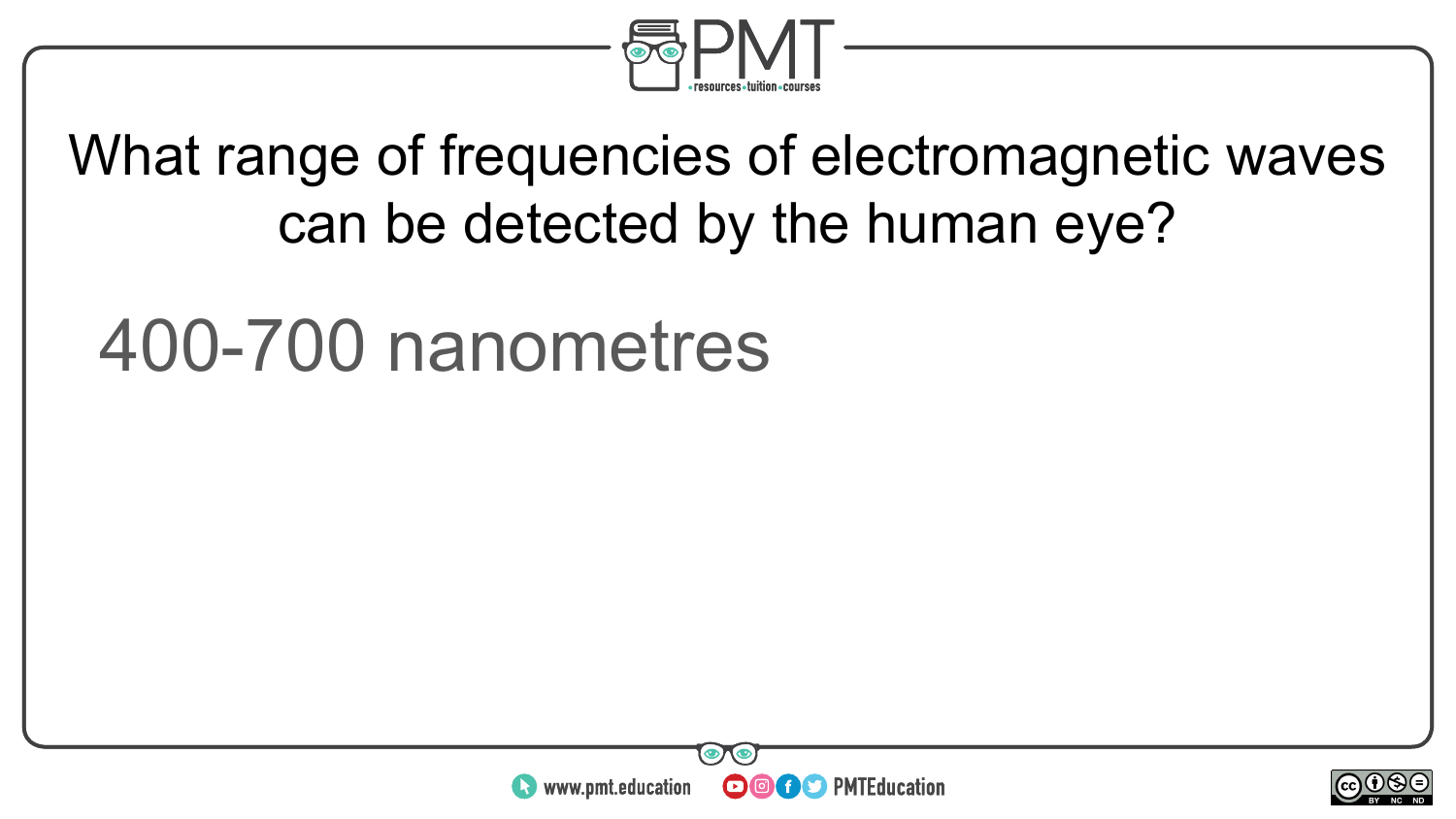

## What properties are shared by all electromagnetic waves?



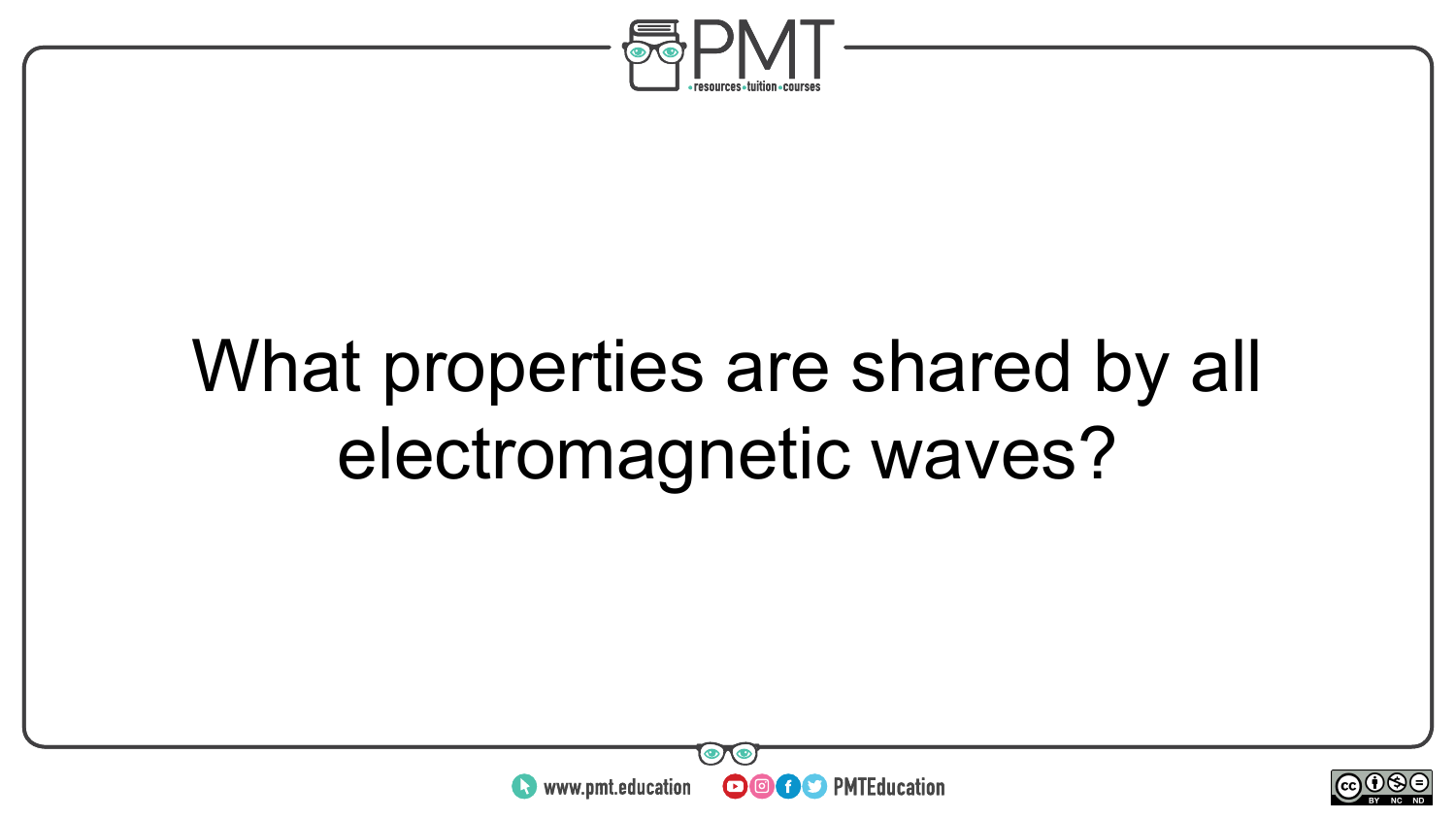

#### What properties are shared by all electromagnetic waves?

- They are all transverse waves
- They all travel at the same speed (10<sup>8</sup>) m/s)
- They can travel through a vacuum



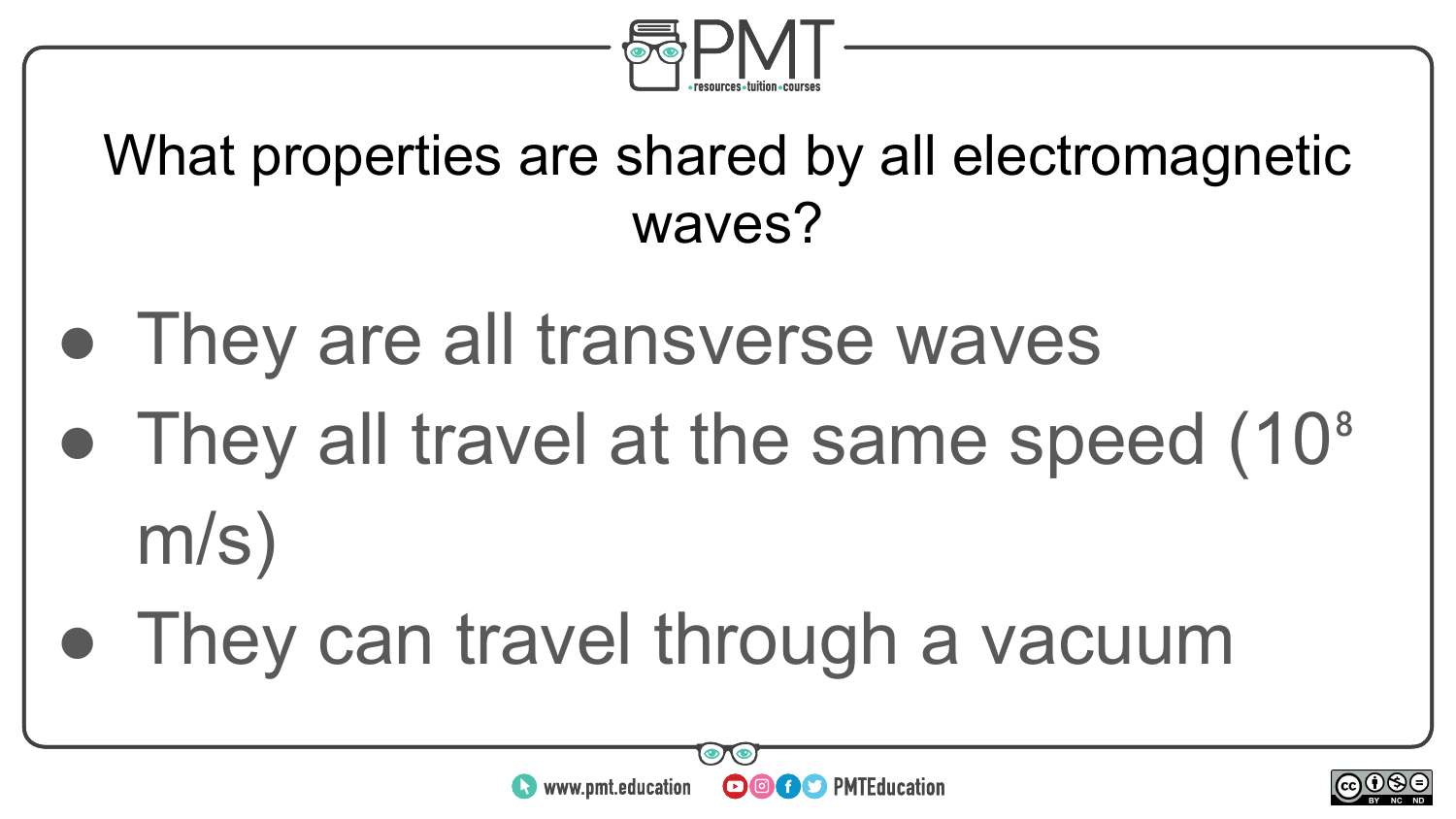

### State and explain a use of radio waves.



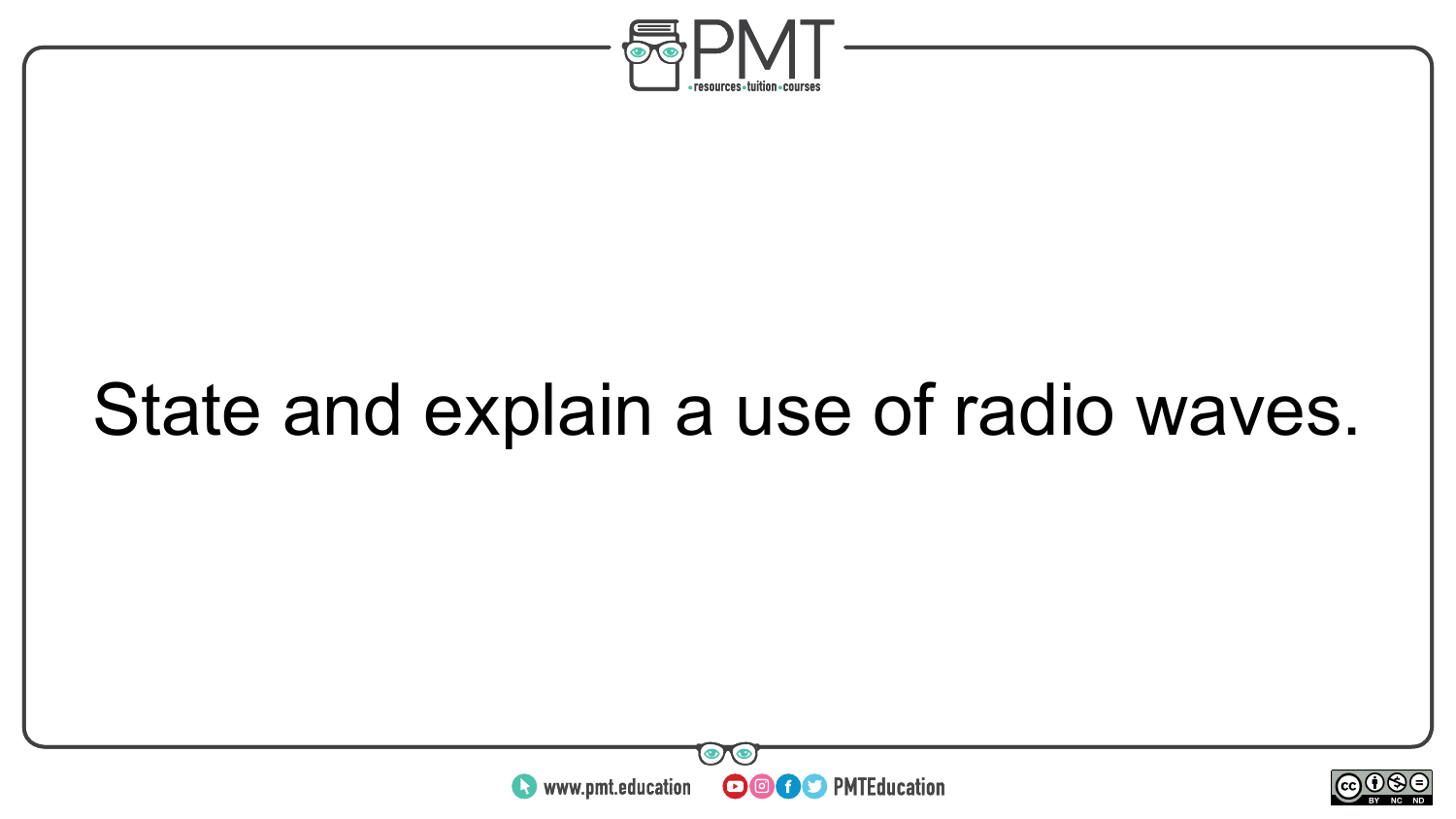

#### State and explain a use of radio waves.

Communications, because radio waves are long wavelength and can travel long distances without losing quality.



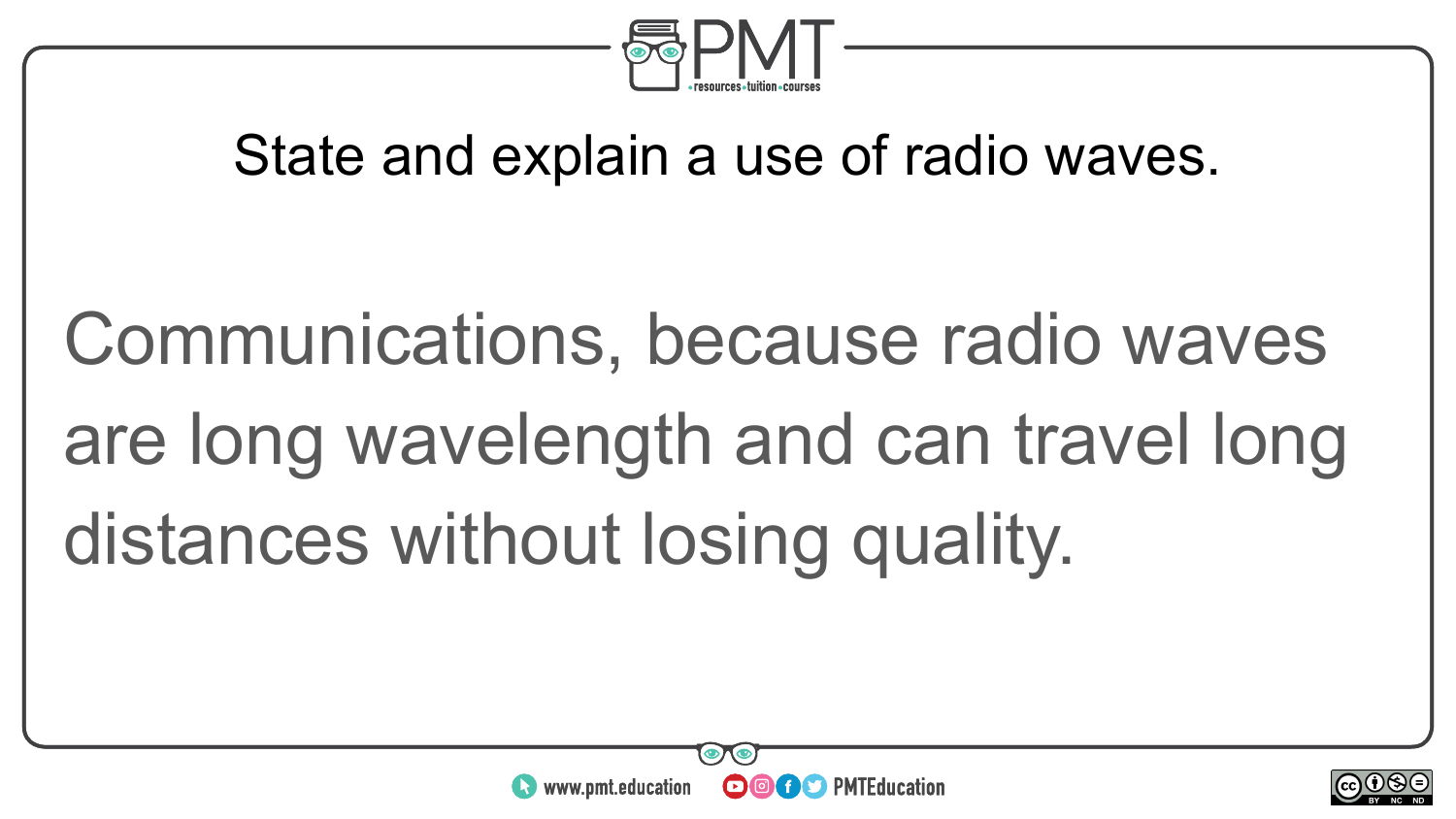

### State and explain a use of microwaves.



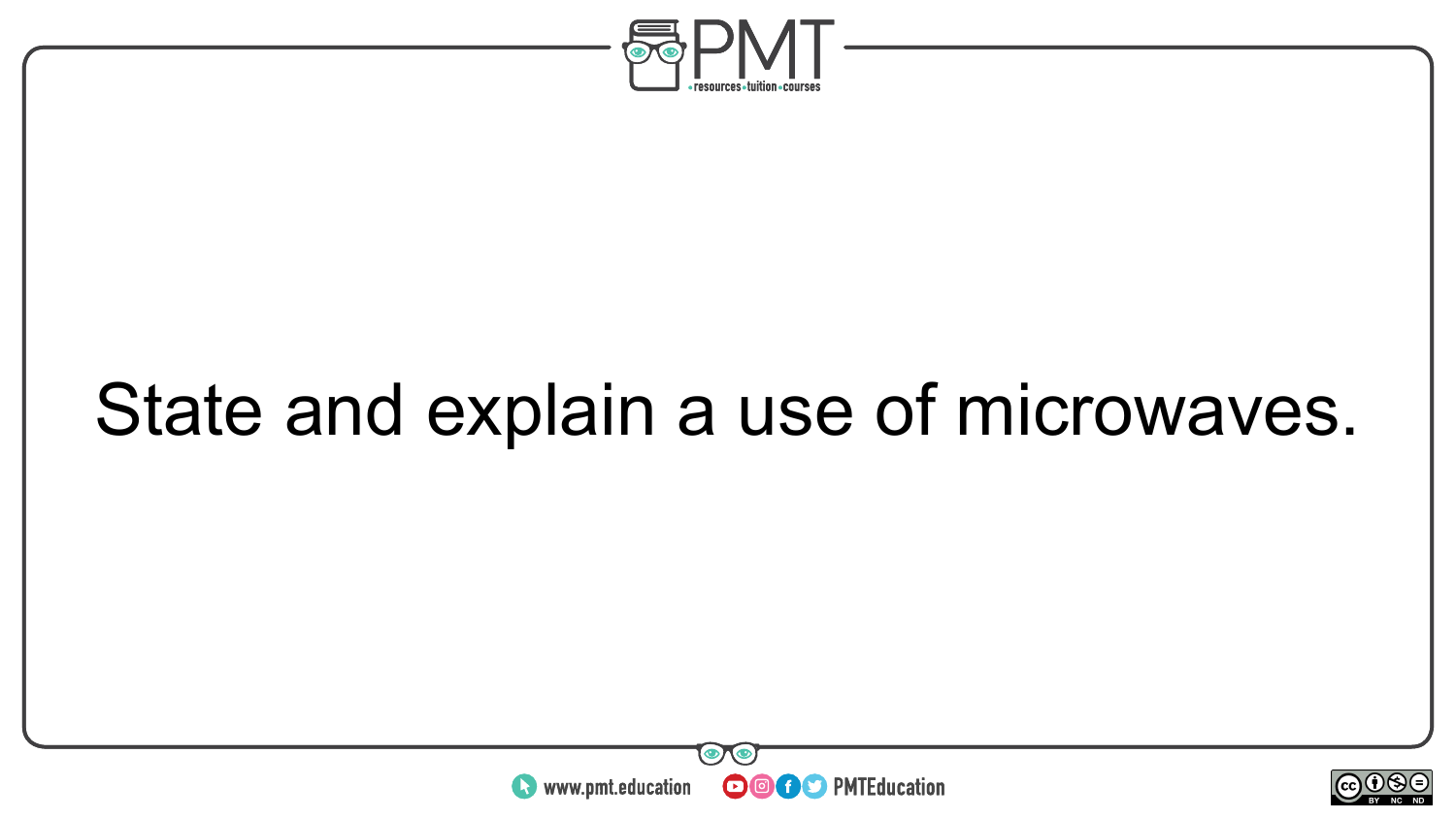

#### State and explain a use of microwaves.

# Cooking, as microwaves are absorbed and heat fat/water in foods.



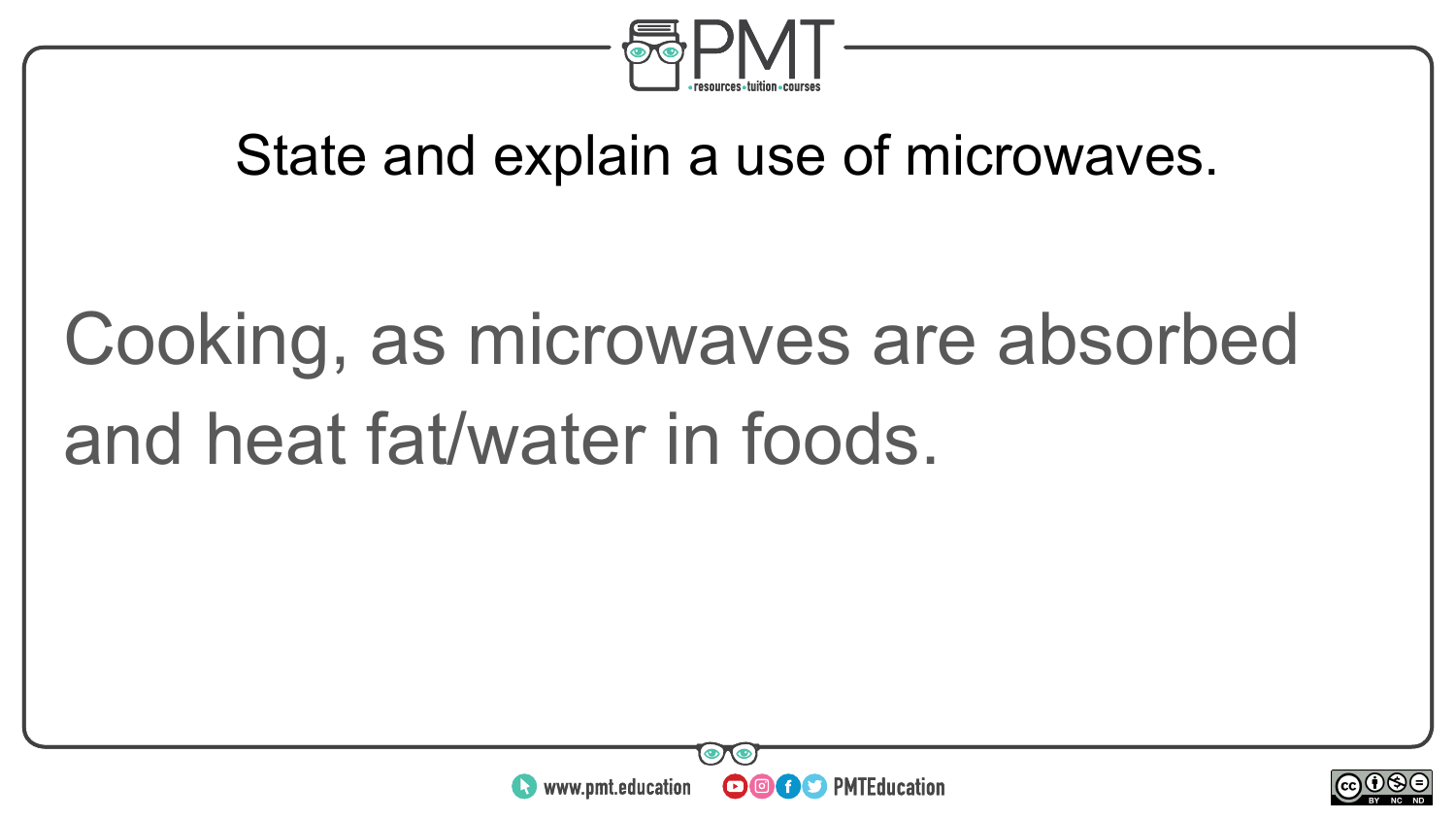

### State uses of infrared radiation.



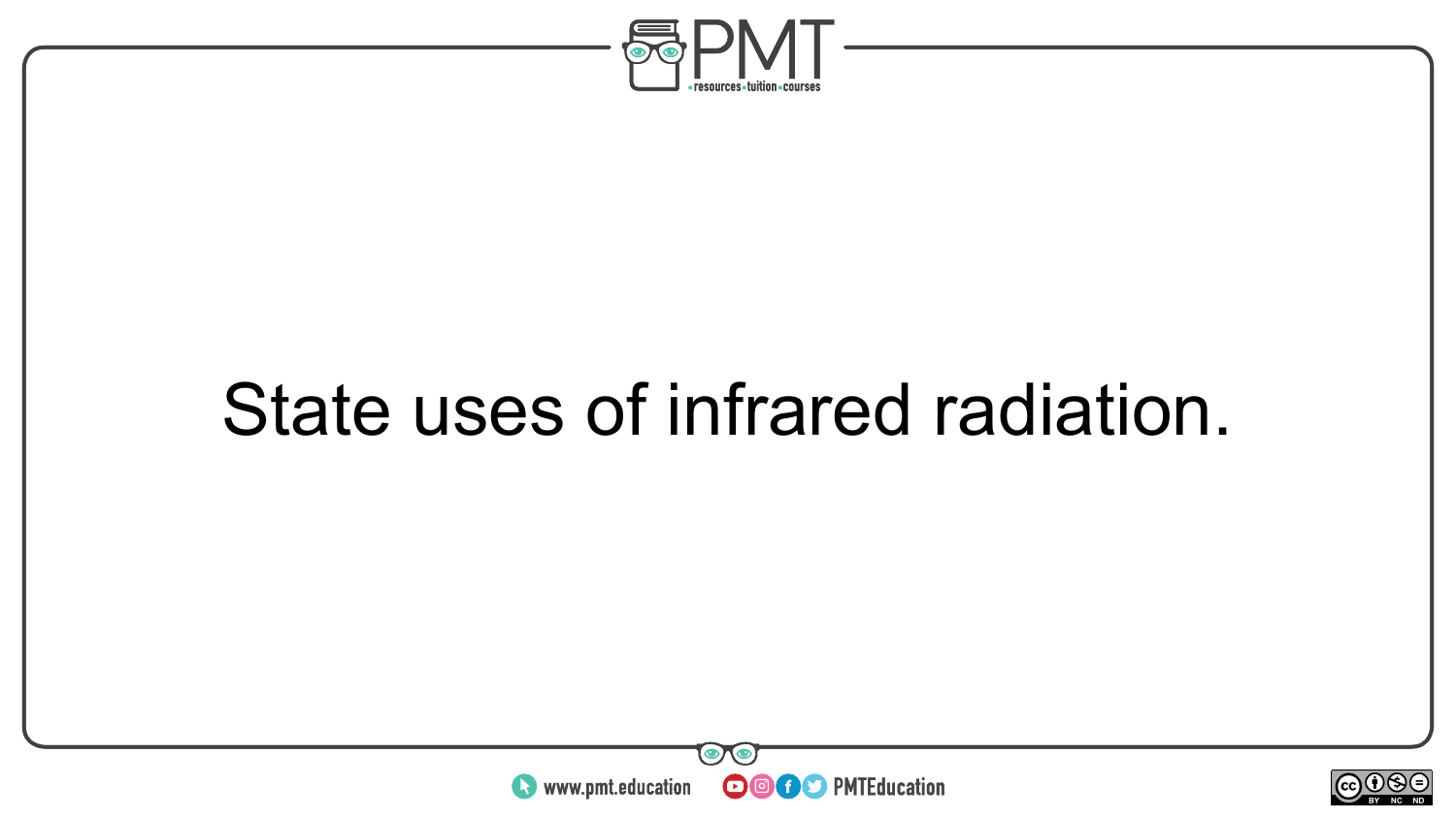

#### State uses of infrared radiation.

# Cooking food (as it transfers thermal energy), infrared cameras and short range communication.



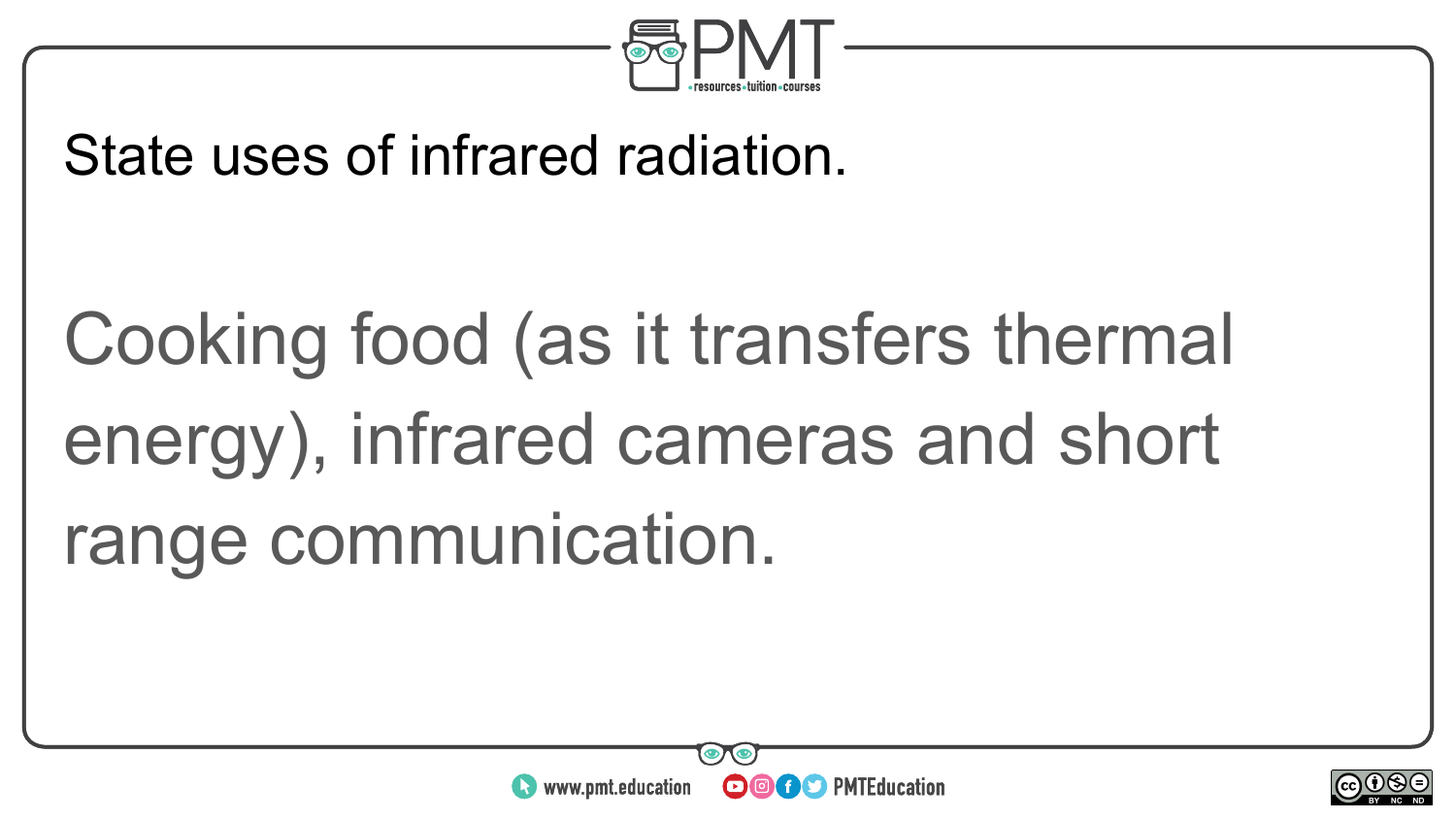

### State and explain uses of visible radiation.



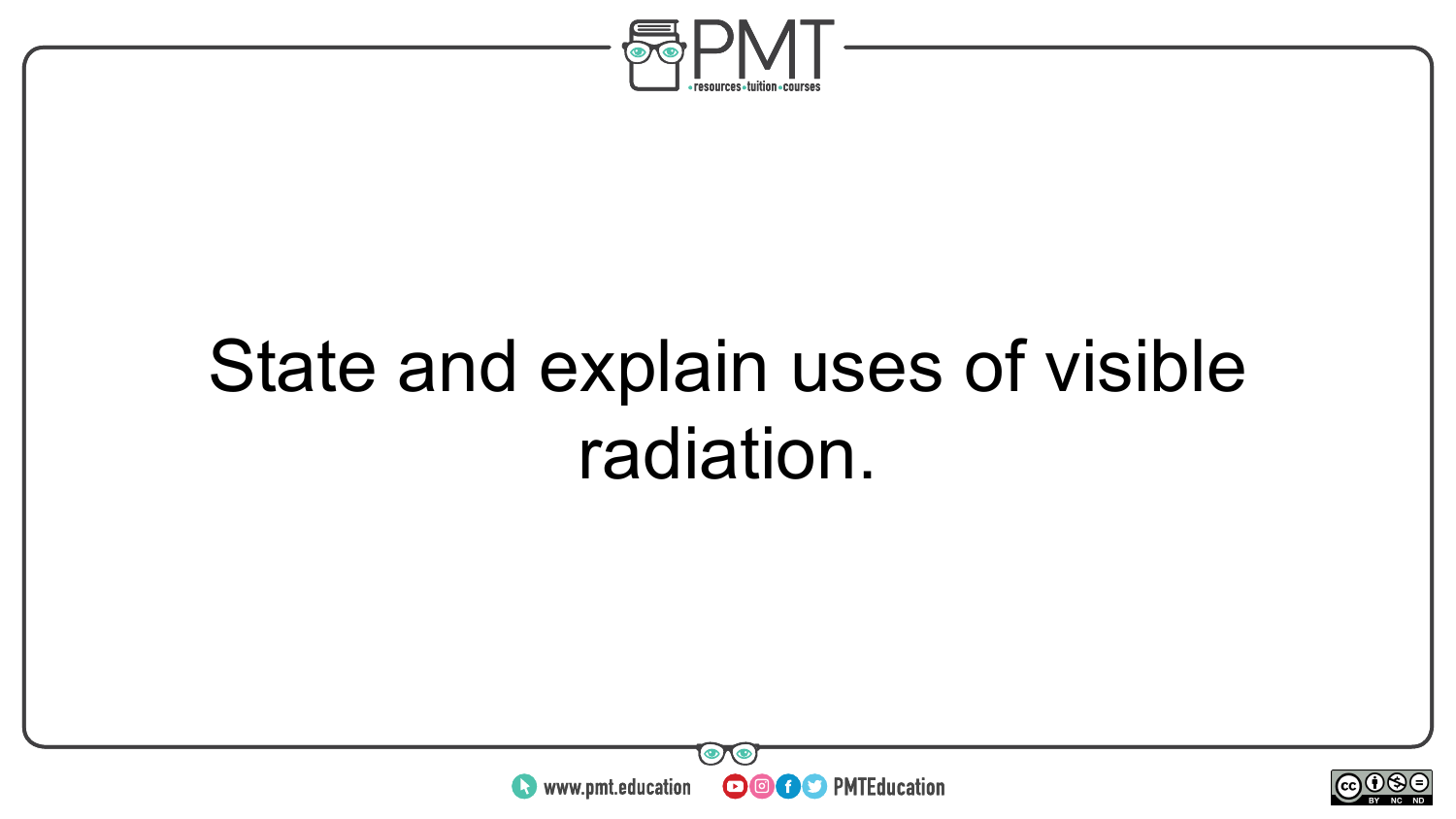

#### State and explain uses of infrared radiation.

Illuminating (i.e. seeing) and fibre optics, as they reflect best in glass (other waves have wavelengths that are too long/short).



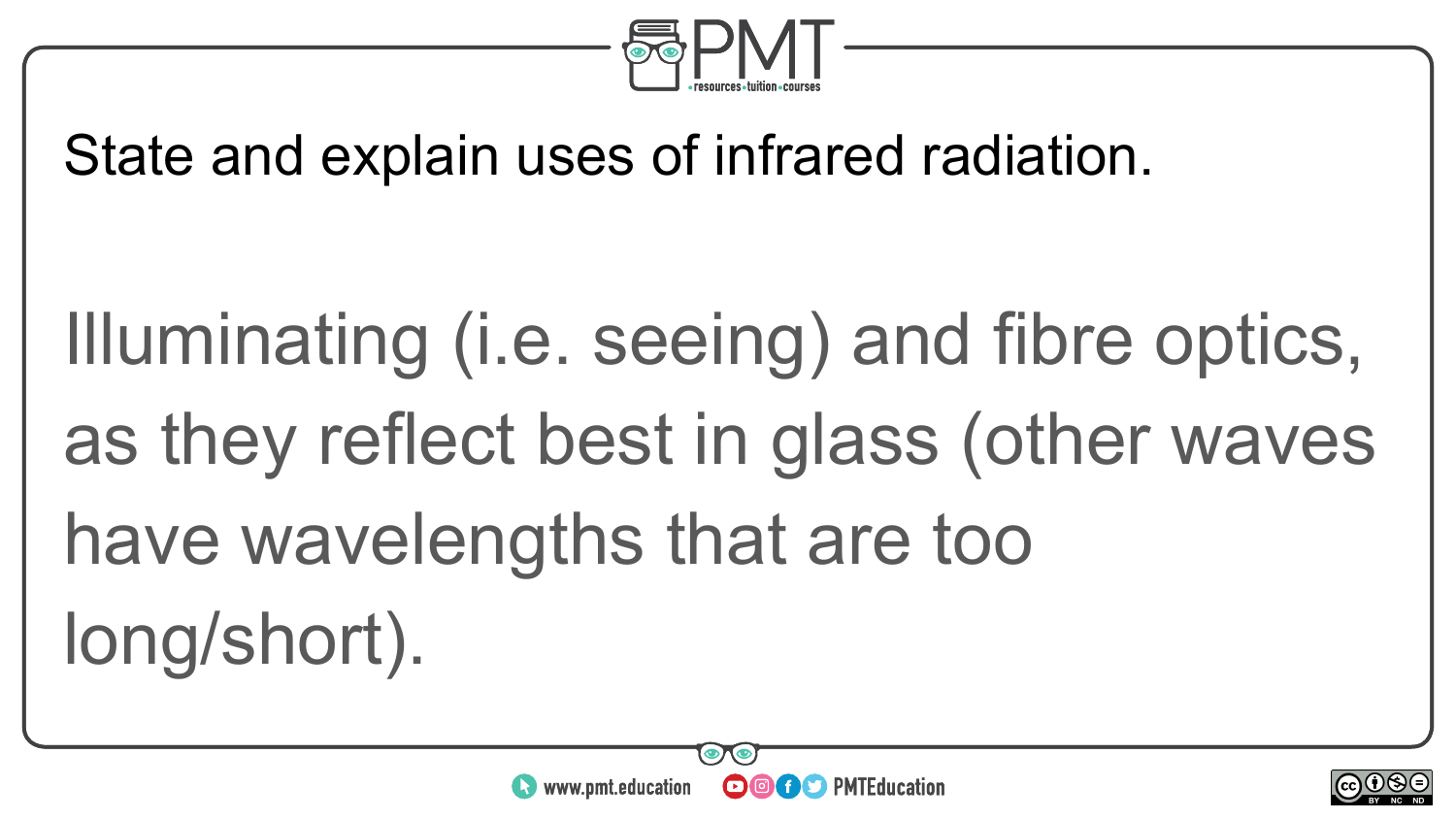

### State and explain uses of UV radiation.



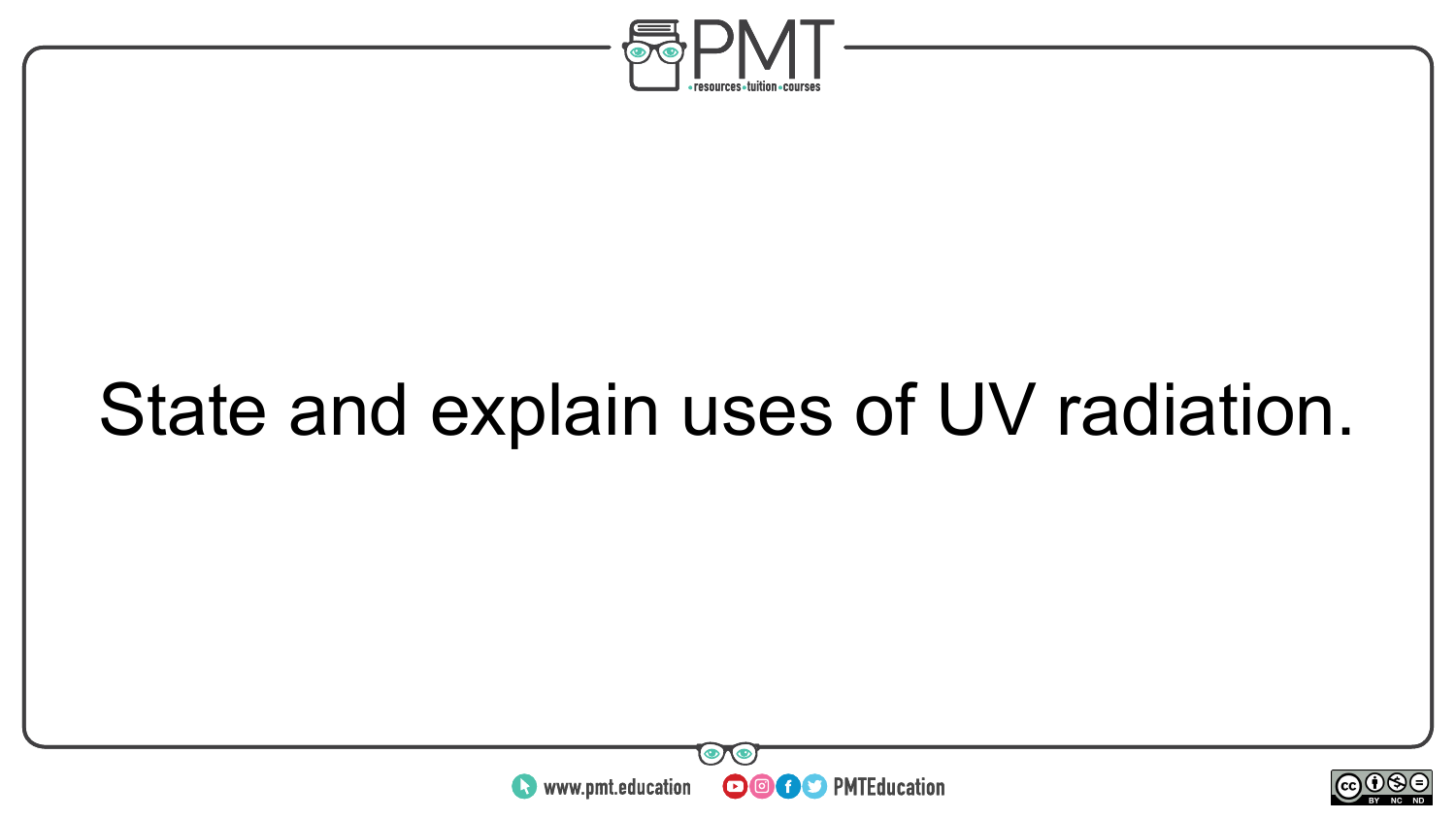

State and explain uses of UV radiation.

Sterilisation, as it kills bacteria, energy efficient lamps, as it radiates low heat but high energy, and sun tanning etc.



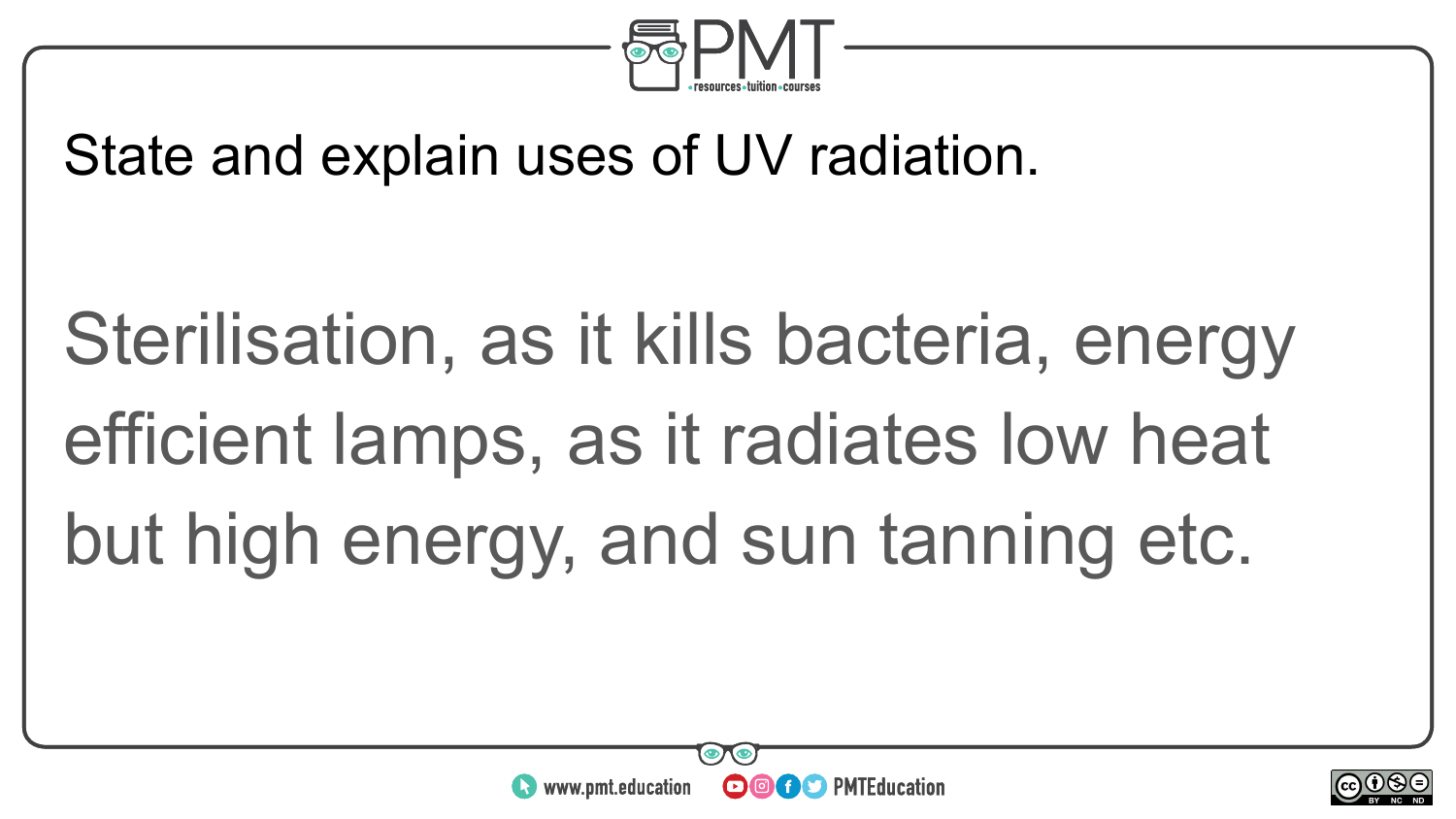

### State and explain uses of X rays.



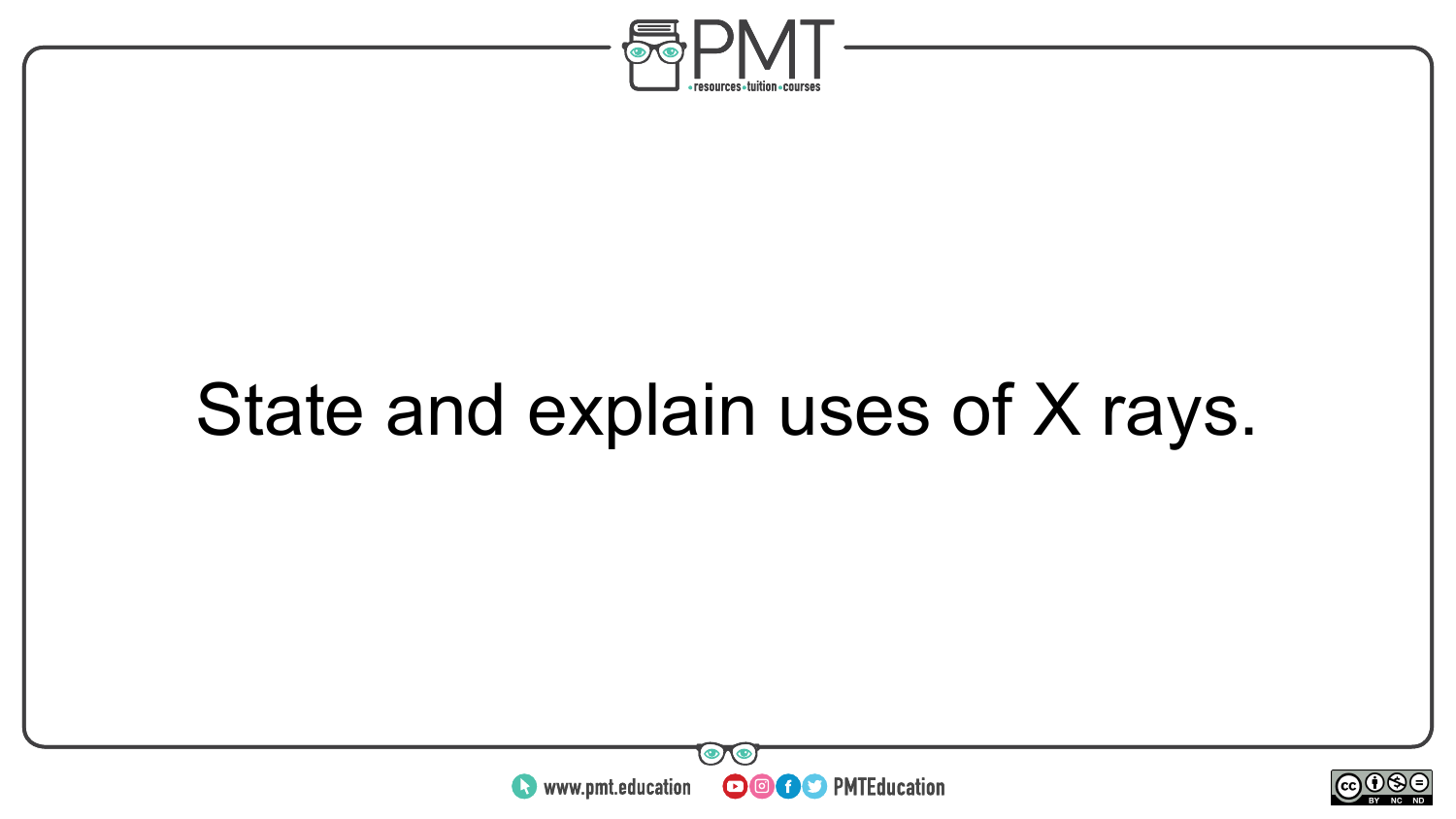

#### State and explain uses of X rays.

# Medical imaging and treatment, because they are very high energy and can easily penetrate body tissues.



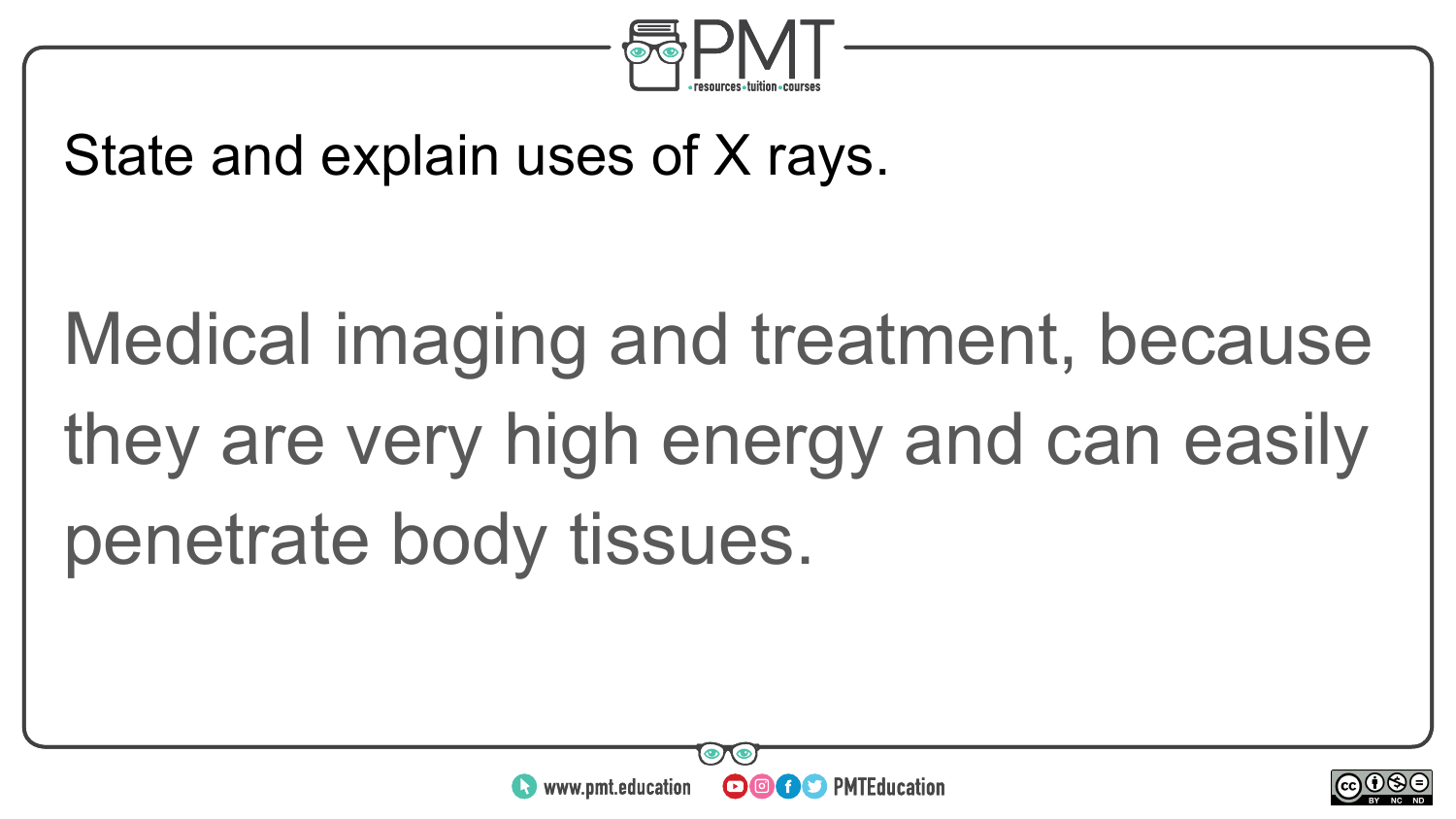

### State and explain uses of gamma rays.



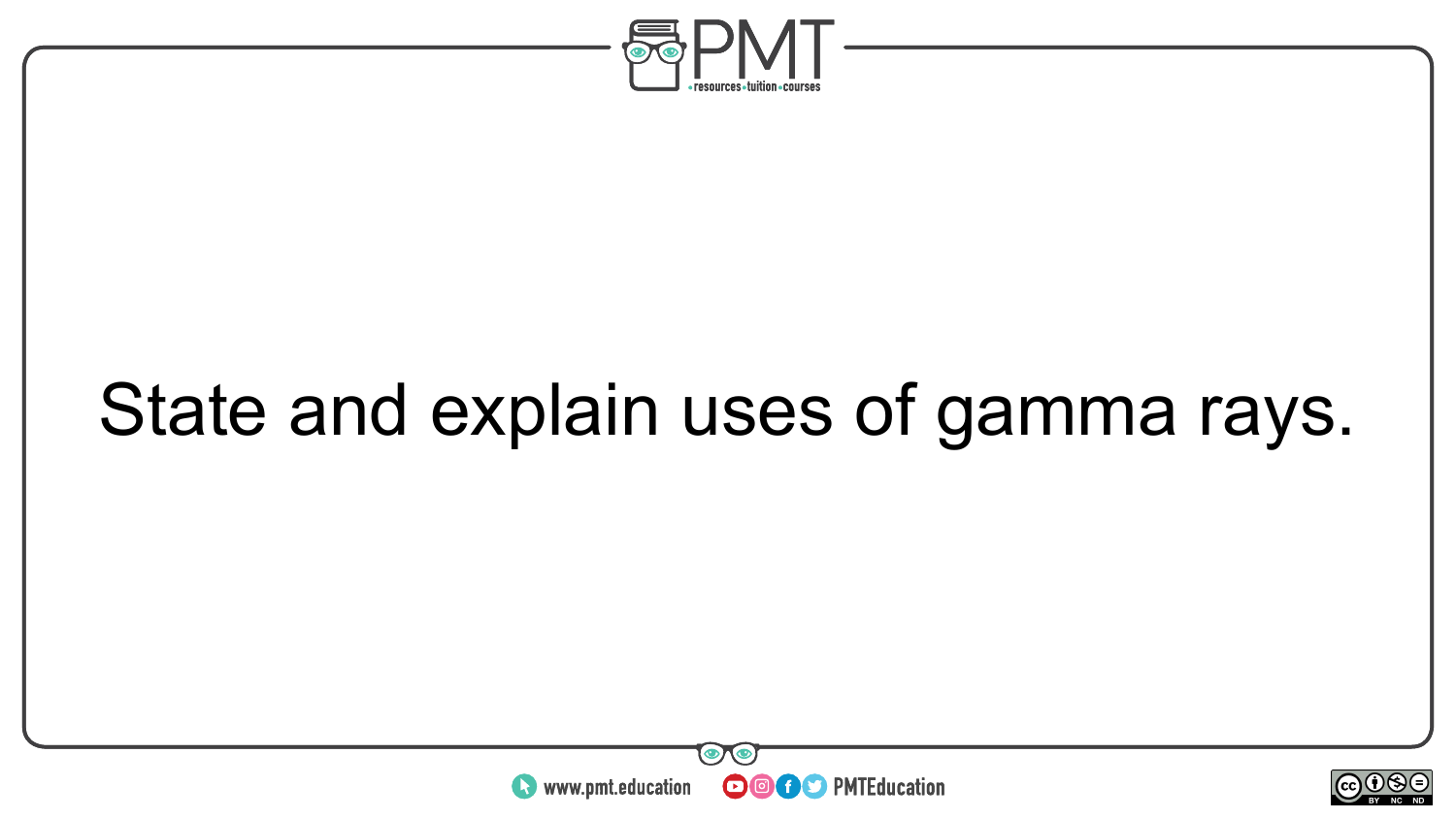

State and explain uses of gamma rays.

Gamma rays are used in medical treatments, such as radiotherapy in the treatment of cancer.



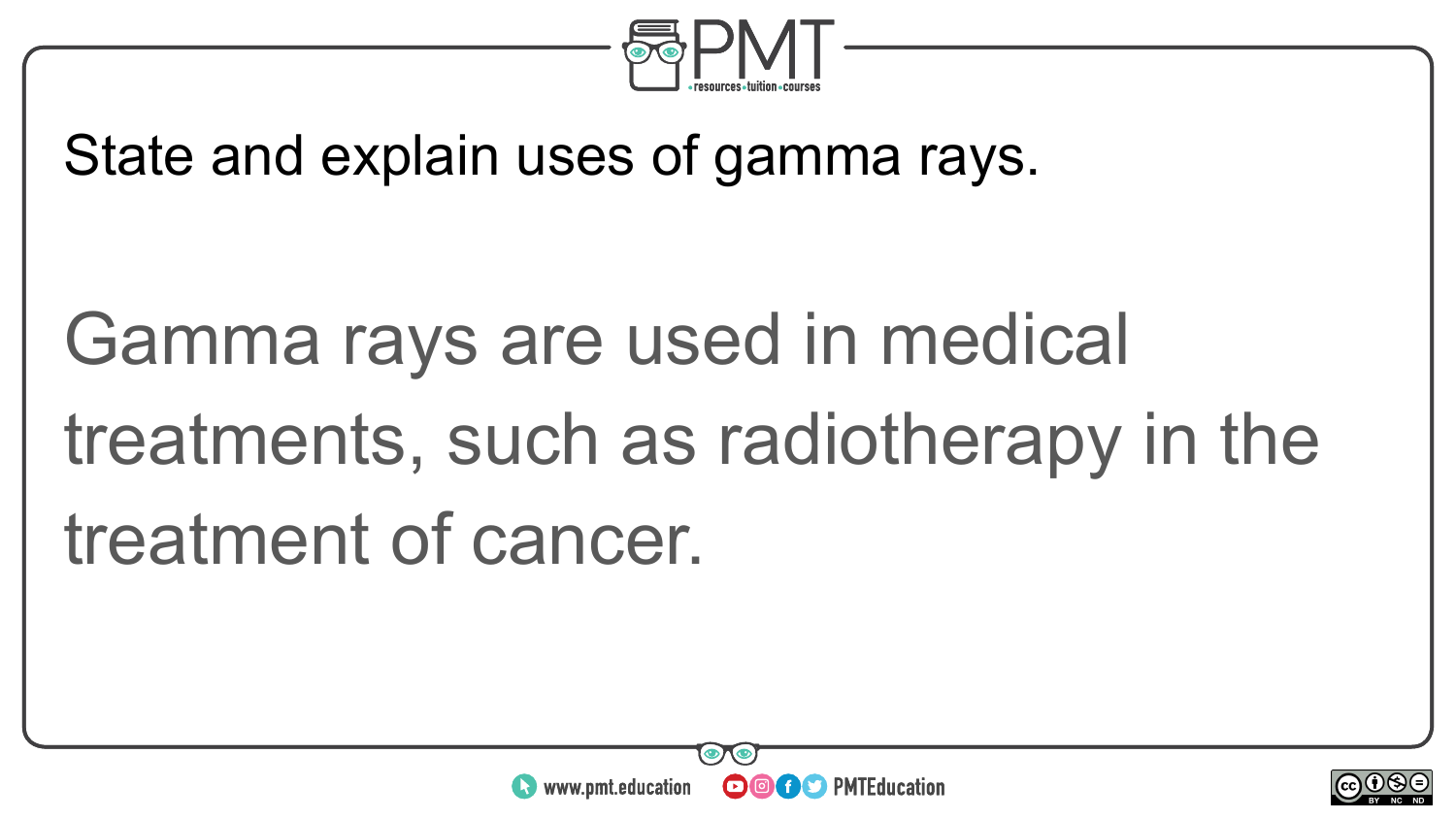

### How does UV radiation affect body tissue?



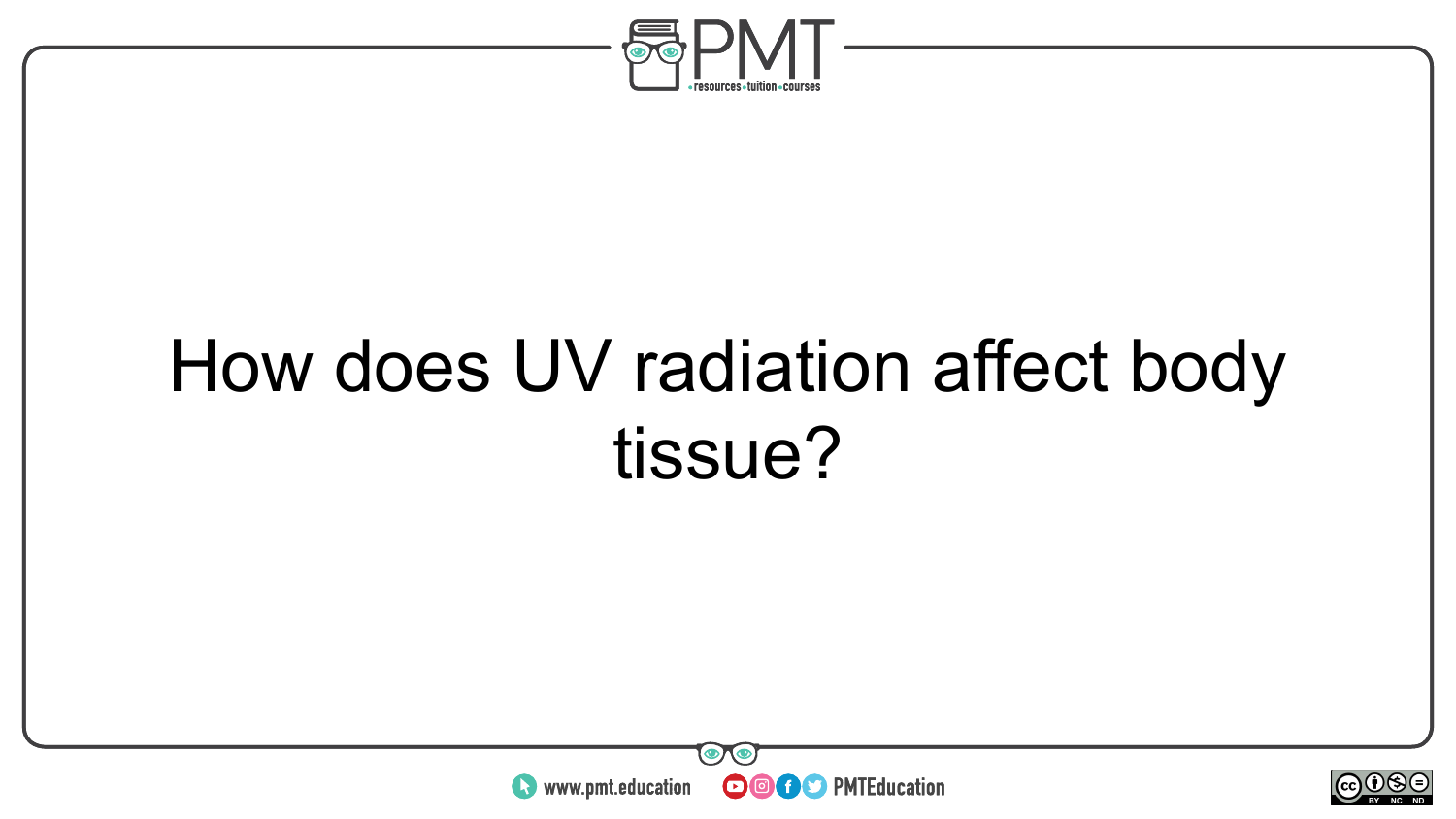

How does UV radiation affect body tissue?

• UV radiation can cause cancer when skin is exposed to it. • It can cause blindness if eyes are overexposed to UV radiation.



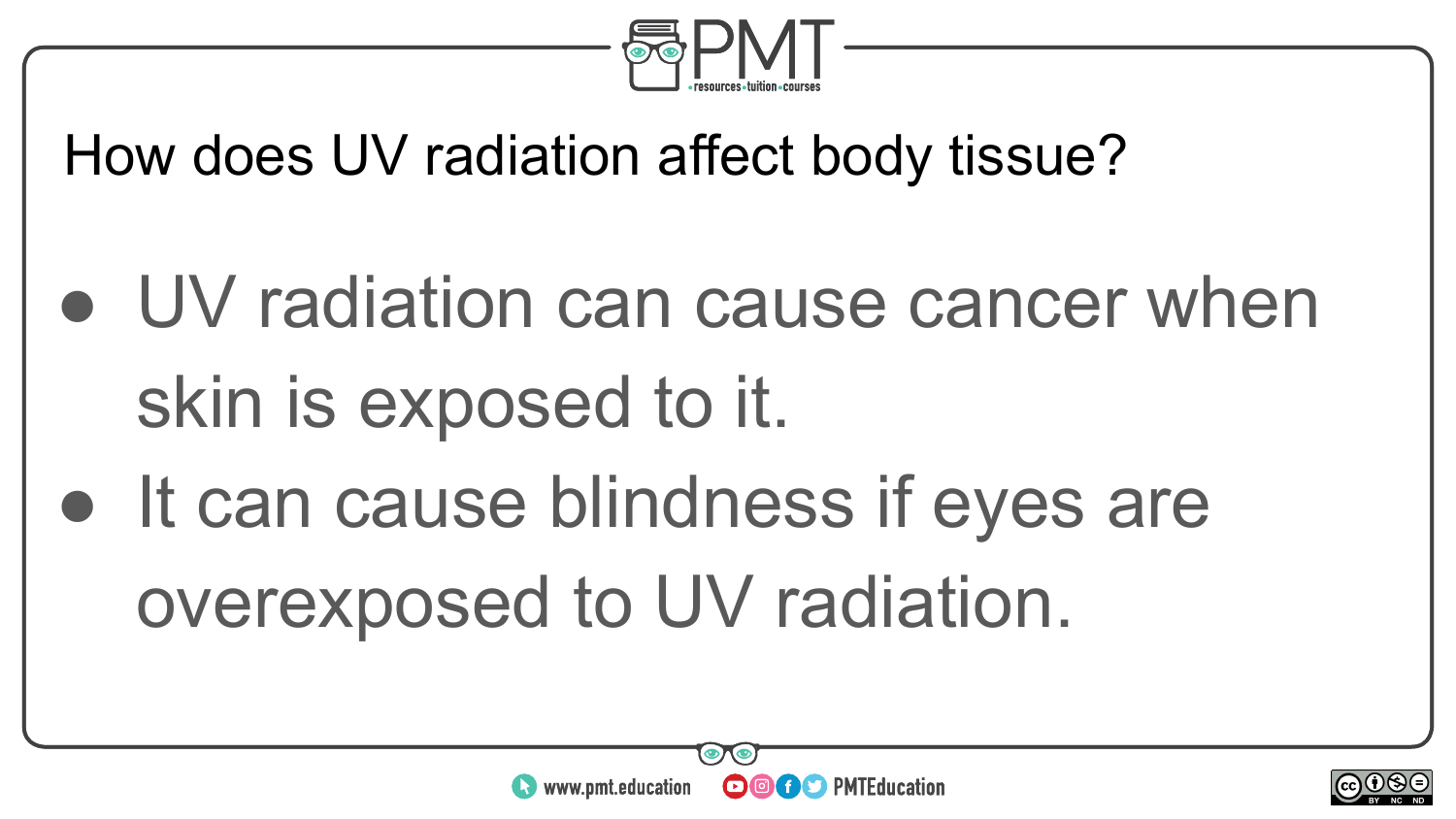

## How do X-rays affect body tissue?



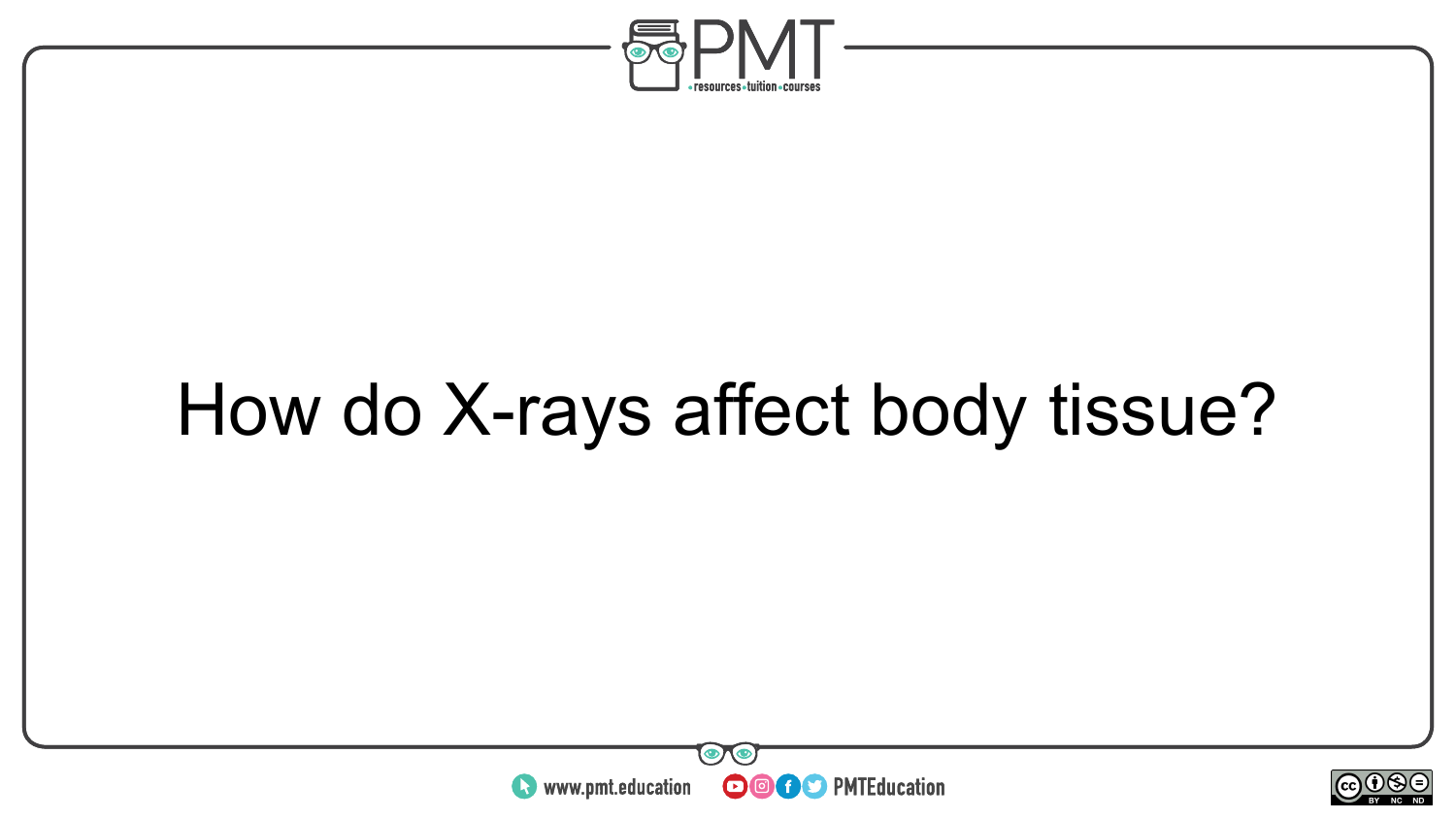

#### How do X-rays affect body tissue?

# X-rays are ionising so they can damage or kill cells and cause mutations that could lead to cancer.



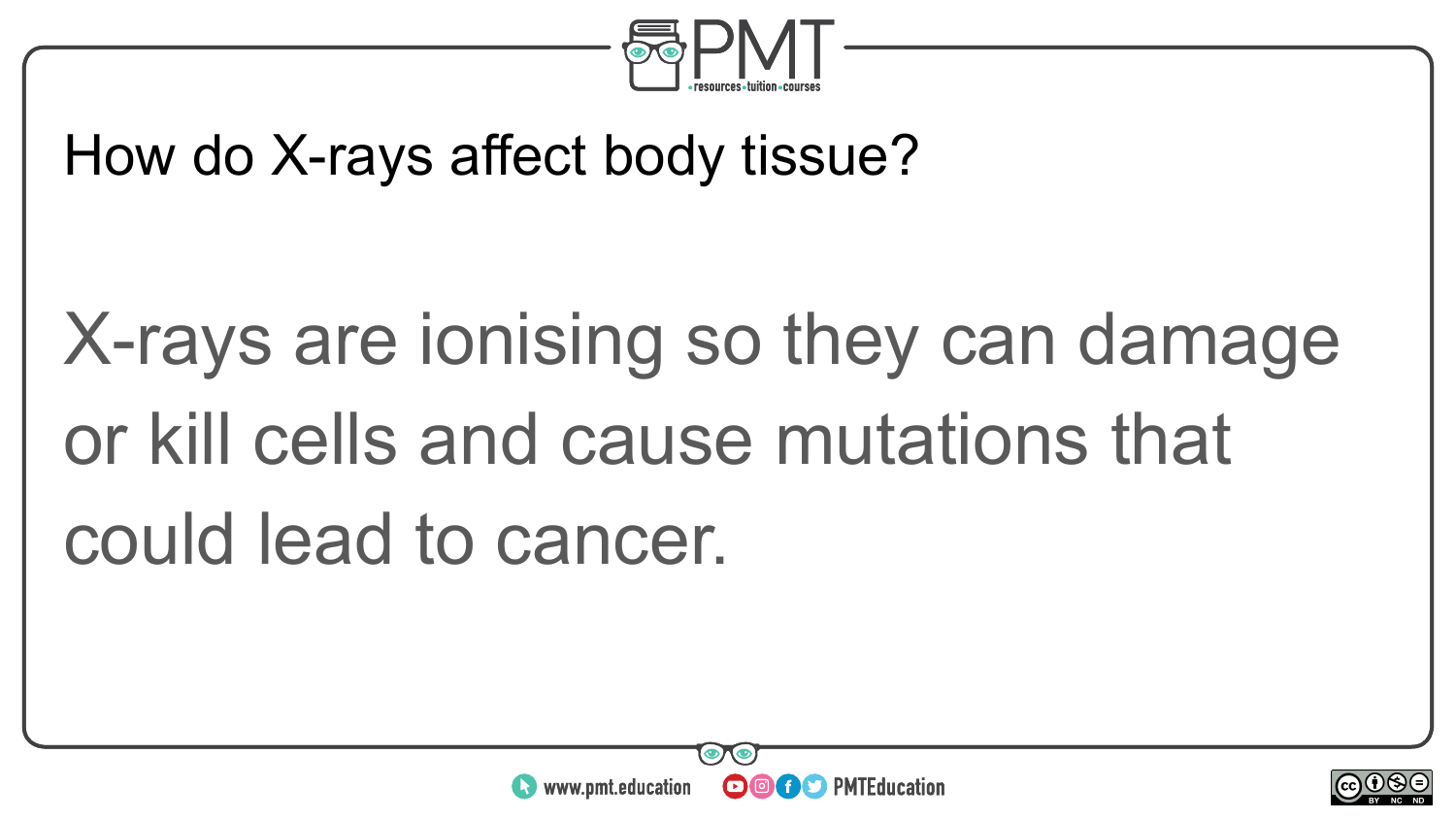

## How do gamma rays affect body tissue?